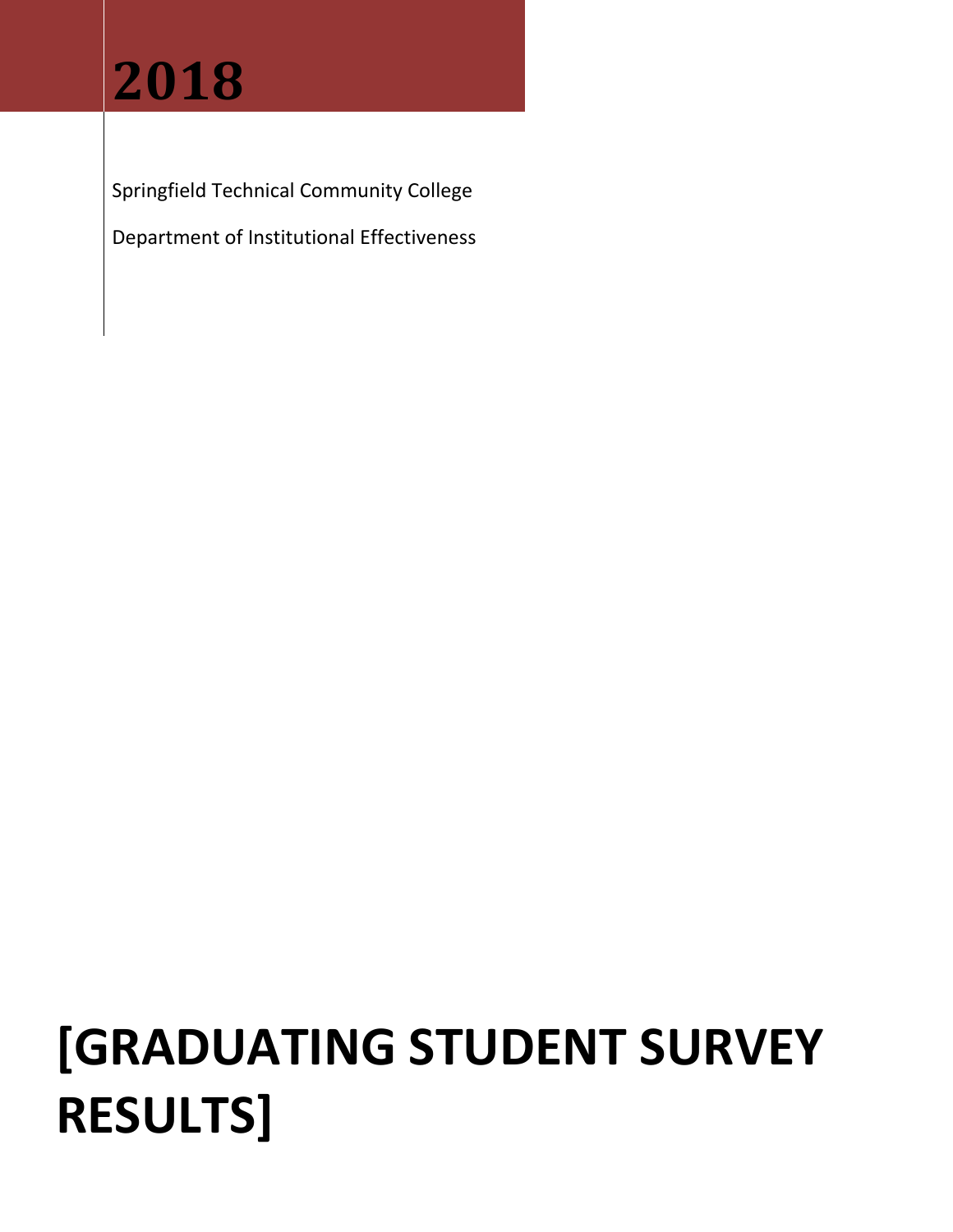# **Executive Summary**

#### **Survey Respondents and Response Rate: 385 graduating students took survey**

 Of the 592 students at Cap & Gown Pick‐Up, 385 participated in this survey for a 65% response rate. Of these respondents, 345 (91%) reported that they would be receiving an associate degree and 36 (9%) reported receiving a certificate. There were 986 students receiving degrees in FY2018.

#### Employment Plans: 58% of new graduates are seeking new employment and 10% have already secured new **positions**

 Graduates were asked about their current employment status which includes military service. If graduates responded that they were either continuing employment or beginning new employment, they were asked about the relationship of their work to their STCC education as well as whether their work is or will be full‐ or part‐time. Of graduates responding to this question, about 69% report being currently employed. Notably, about 10% of students have secured new positions as they graduate, whether they were already employed or not. Nearly 58% of graduates are seeking new positions, whether they are currently employed or not. Many graduates are pursuing further education instead of or in addition to employment.

#### **Continuing Education Plans: 69% of new graduates expect to continue their education**

 Graduates were asked about whether they will be continuing their education within the next year and whether they will do so in a full‐ or part‐time capacity. About 69% of graduates receiving associates degrees plan to continue their education within the year, with most planning to attend a 4‐year college or university. About 67% of certificate graduates plan to continue their education with the majority returning to STCC.

#### Perceived Educational Preparation: 97% of graduating students feel that STCC prepared them for continuing **education**

 We asked graduates several questions about their educational experience at STCC including their overall preparedness, how their education at STCC had improved their academic and personal skills, and the barriers and supports they experienced in their efforts to complete their credentials. In response to a question about how well their STCC education had prepared them for employment or further education, only 6 students reported being either somewhat or very unprepared. Approximately 70% of all award recipients said they were very well prepared.

### Perceived Educational Barriers: Family responsibilities and financial difficulties most frequent barriers to  **student success**

 We also asked graduates about the barriers they faced as they worked to obtain their credential. More than 50% of associate degree students experienced either minor or major barriers to their education because of: family responsibilities and financial difficulties. For certificate recipients, 50% or more experienced either minor or major educational barriers due to: not being academically prepared when they started, family responsibilities, and personal and/or health challenges.

#### **Perceived Educational Supports: Faculty and learning activities pave the way for success**

 Finally, we asked students about the factors that helped them succeed in completing their credentials. For students receiving their associate degree, more than 90% cited faculty and/or instructors (in‐class time), in‐class experience and activities, out‐of‐class homework and projects, faculty and/or instructors (out‐of‐class times), and family inspiration, support, and encouragement as being a part of their completion success. For students receiving certificates, more than 90% faculty and/or instructors (in‐class time), other, non‐family inspiration, support, or encouragement, being a role model for others, classmate inspiration, support, or encouragement, and family inspiration, support, or encouragement as being part of their completion success.

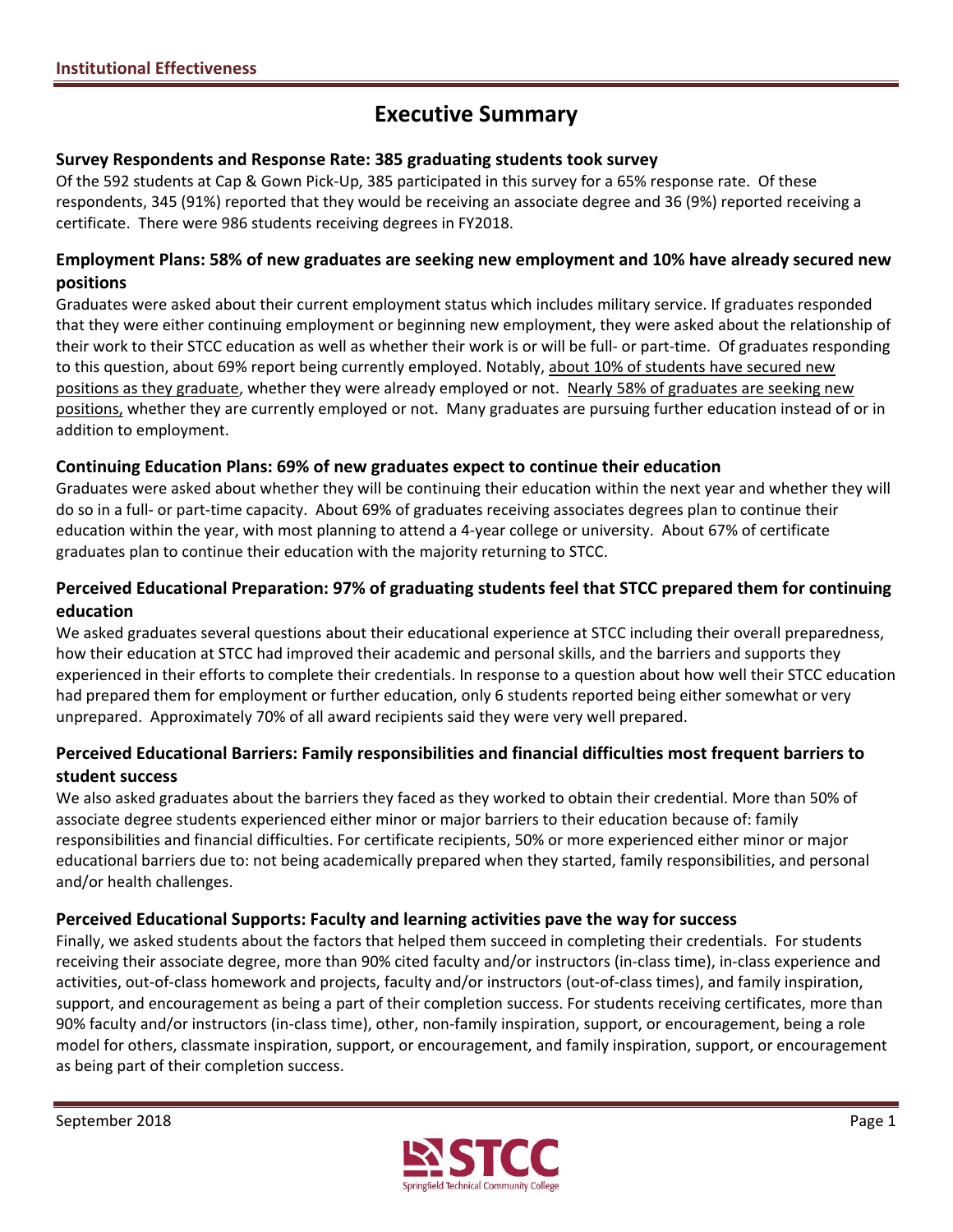## **STCC Graduating Student Survey Results: 2018**

 Since 2013 the Department of Institutional Effectiveness has conducted a graduating student survey at Cap & Gown Pick‐Up. All survey questions can be found in Appendix I. (Please note that not all totals equal 100% due to rounding.)

## **Survey Respondents and Response Rate: 385 graduating students took survey**

 Of the 592 students at Cap & Gown Pick‐Up, 385 participated in this survey for a 65% response rate. Of these respondents, 345 (91%) reported that they would be receiving an associate degree and 36 (9%) reported receiving a certificate. There were 986 students receiving degrees in FY2018.

 Of the respondents who answered the questions on race/ethnicity, 28% identified as Hispanic, 45% as white and 17% as black; 9% identified as other races or as multi‐racial. There were 34% of respondents who identified as male and 65% who identified as female. We also asked students how old they were when they started their STCC education: 24% were 19 years old or younger; 33% were 20‐24; 18% were 25‐29, and 25% reported being 30 or older when they began their program.

 Graduates were asked how long it took them to complete their credential and from which program they were receiving it. The majority of students graduating with an associate's degree graduated in 3 years or less. The majority of students graduating with a certificate graduated in 2 years or less. The list of programs represented by credential type can be found in Appendix II of this report.

| <b>Time to Completion</b>    |        | <b>Associates</b> | <b>Certificates</b> |      |  |
|------------------------------|--------|-------------------|---------------------|------|--|
|                              | %<br>N |                   | N                   | %    |  |
| Less than 1 year             | 4      | 1%                | 14                  | 39%  |  |
| 1 year to less than 2 years  | 35     | 10%               | 11                  | 31%  |  |
| 2 years to less than 3 years | 153    | 44%               | 7                   | 19%  |  |
| 3 years to less than 4 years | 70     | 20%               | $\mathcal{P}$       | 6%   |  |
| 4 years to less than 5 years | 39     | 11%               | 1                   | 3%   |  |
| 5 years to less than 6 years | 17     | 5%                | 0                   | 0%   |  |
| 6 or more years              | 27     | 8%                | 1                   | 3%   |  |
| Total                        | 345    | 100%              | 36                  | 100% |  |

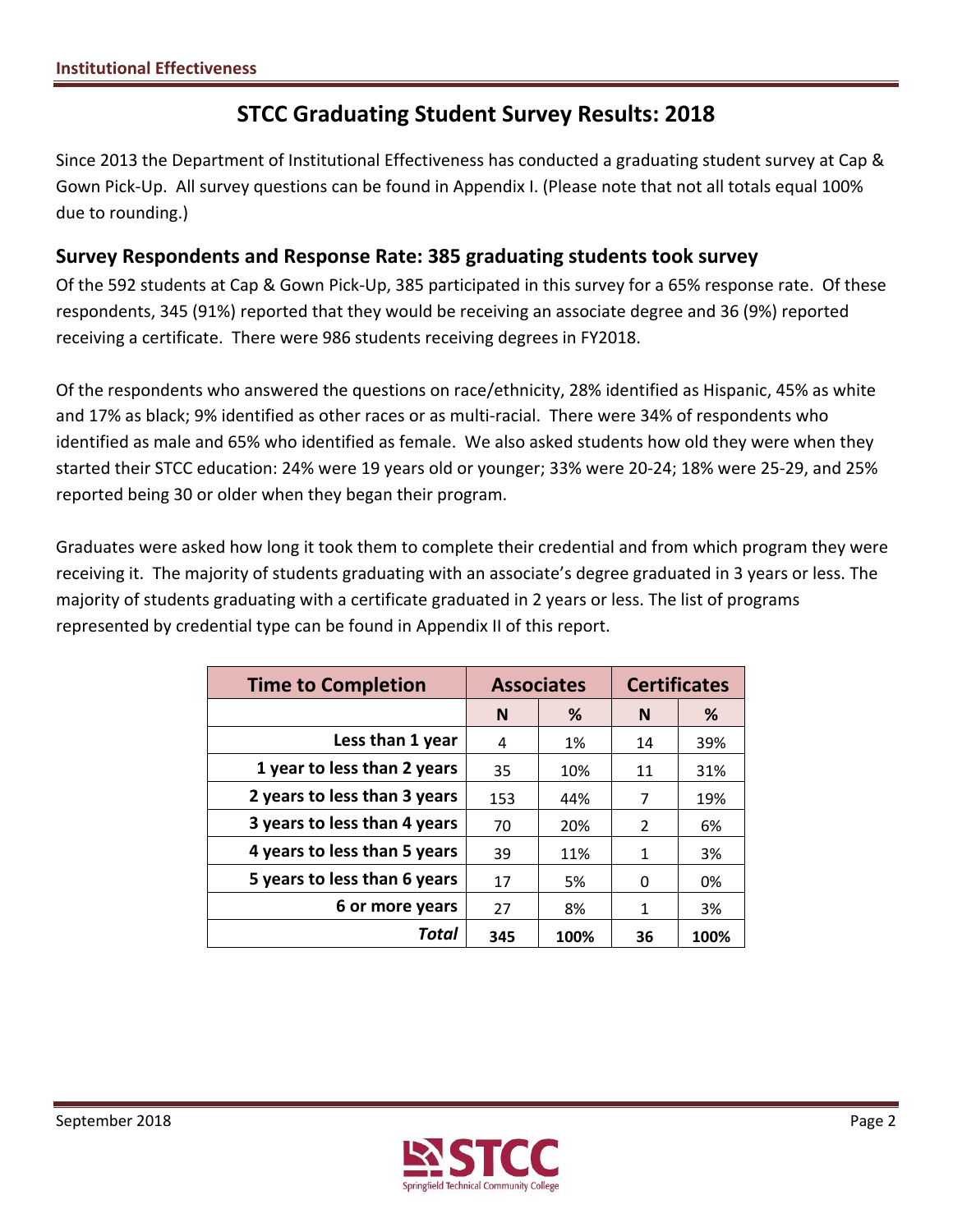## **Employment Plans: 58% of new graduates are seeking new employment and 10% have already secured new positions**

 Graduates were asked about their current employment status which includes military service. If graduates responded that they were either continuing employment or beginning new employment, they were asked about the relationship of their work to their STCC education as well as whether their work is or will be full‐ or part-time. Of graduates responding to this question, about 69% report being currently employed. Notably, about 10% of students have secured new positions as they graduate, whether they were already employed or not. Nearly 58% of graduates are seeking new positions, whether they are currently employed or not. Many graduates are pursuing further education instead of or in addition to employment.

 Students of color were more likely to be currently employed but seeking a new position (black: 51%, Hispanic: 41%, white: 31%). Graduate students who identified as white were more likely to currently be employed and not seeking a new position (white: 32%, Hispanic: 24%, black: 19%). Students identifying as white were more likely to have secured a new position (white: 11%, Hispanic: 9%, black: 8%).

|                                                 | <b>Associates</b> | <b>Certificates</b> |
|-------------------------------------------------|-------------------|---------------------|
| <b>Work Status</b>                              | $(n = 339)$       | $(n = 36)$          |
| <b>Currently employed, SEEKING new position</b> | 38%               | 28%                 |
| Currently employed, NOT seeking new position    | 27%               | 22%                 |
| Not employed, SEEKING position                  | 19%               | 39%                 |
| Not employed, NOT seeking position              | 6%                | 6%                  |
| <b>Currently employed, SECURED new position</b> | 6%                | 0%                  |
| Not employed, SECURED position                  | 4%                | 6%                  |
| <b>Entering or continuing military service</b>  | 0%                | 0%                  |

 Graduating students who reported being currently employed or having secured a new position were asked about their full‐time versus part‐time status. Thirty‐six (36) students had secured new positions as of Cap & Gown Pick‐Up.

| <b>Work Hours</b>     | <b>Associates</b>                                |                                             |                                                 | <b>Certificates</b>                        |
|-----------------------|--------------------------------------------------|---------------------------------------------|-------------------------------------------------|--------------------------------------------|
|                       | <b>Current</b><br><b>Position</b><br>$(n = 241)$ | <b>New</b><br><b>Position</b><br>$(n = 33)$ | <b>Current</b><br><b>Position</b><br>$(n = 18)$ | <b>New</b><br><b>Position</b><br>$(n = 2)$ |
| <b>Full Time Work</b> | 49%                                              | 64%                                         | 50%                                             | 50%                                        |
| <b>Part Time Work</b> | 51%                                              | 36%                                         | 50%                                             | 50%                                        |

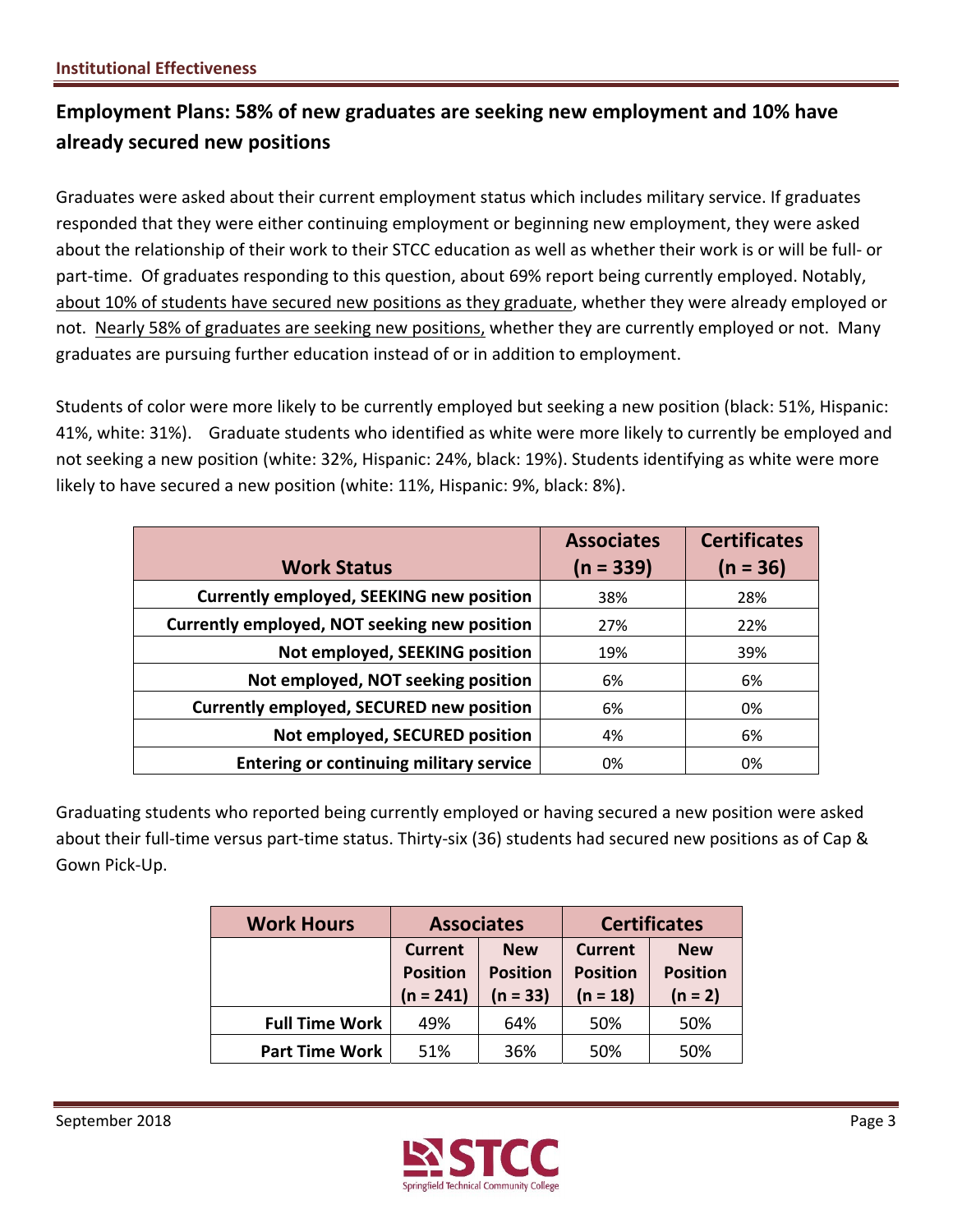Graduates were also asked whether their current and/or new employment was related to the academic work they completed at STCC.

| <b>Work to STCC Relationship</b>               | <b>Associates</b>                                           |                           | <b>Certificates</b>                      |                               |  |
|------------------------------------------------|-------------------------------------------------------------|---------------------------|------------------------------------------|-------------------------------|--|
|                                                | <b>New</b><br>Current<br><b>Position</b><br><b>Position</b> |                           | Current<br><b>Position</b><br>$(n = 18)$ | <b>New</b><br><b>Position</b> |  |
|                                                |                                                             | $(n = 32)$<br>$(n = 241)$ |                                          | $(n = 2)$                     |  |
| <b>Work Directly Related to STCC Education</b> | 26%                                                         | 81%                       | 39%                                      | 100%                          |  |
| <b>Work Somewhat Related to STCC Education</b> | 23%                                                         | 3%                        | 17%                                      | 0%                            |  |
| <b>Not Related</b>                             | 51%                                                         | 16%                       | 44%                                      | 0%                            |  |

 Lastly, graduates were asked how prepared they felt for their current and/or new employment as a result of the academic work they completed at STCC.

| <b>Work Preparation</b>          | <b>Associates</b>                                |                                             | <b>Certificates</b>                             |                                            |  |
|----------------------------------|--------------------------------------------------|---------------------------------------------|-------------------------------------------------|--------------------------------------------|--|
|                                  | <b>Current</b><br><b>Position</b><br>$(n = 240)$ | <b>New</b><br><b>Position</b><br>$(n = 32)$ | <b>Current</b><br><b>Position</b><br>$(n = 18)$ | <b>New</b><br><b>Position</b><br>$(n = 2)$ |  |
| Very well prepared               | 59%<br>78%                                       |                                             | 67%                                             | 100%                                       |  |
| Somewhat prepared                | 22%                                              | 13%                                         | 6%                                              | 0%                                         |  |
| Somewhat unprepared              | 2%                                               | 0%                                          | 11%                                             | 0%                                         |  |
| Very unprepared                  | 1%                                               | 0%                                          | 0%                                              | 0%                                         |  |
| STCC education played no role in |                                                  |                                             |                                                 |                                            |  |
| preparation for position         | 16%                                              | 9%                                          | 17%                                             | 0%                                         |  |

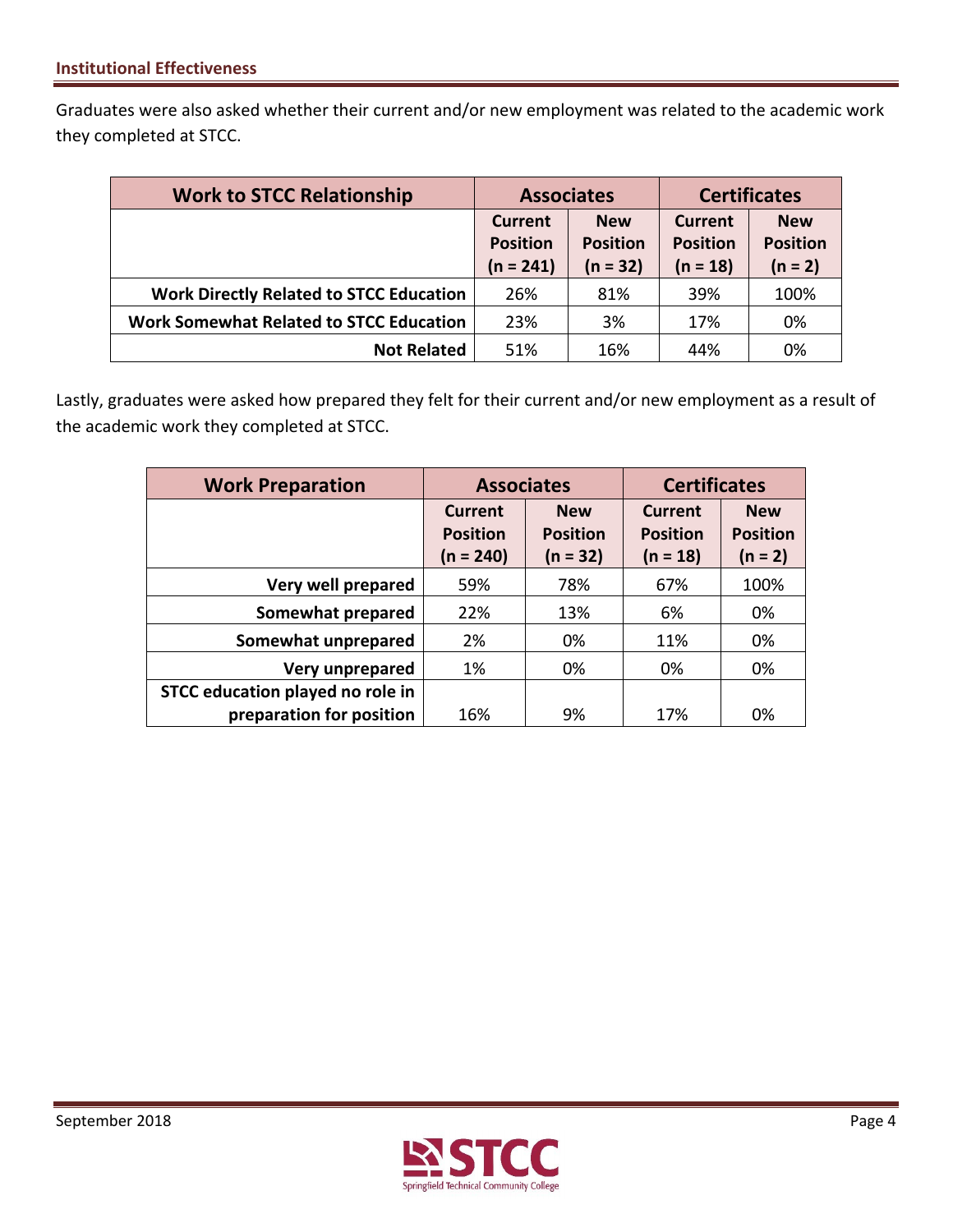## **Continuing Education Plans: 69% of new graduates expect to continue their education**

 Graduates were asked about whether they will be continuing their education within the next year and whether they will do so in a full‐ or part‐time capacity. About 69% of graduates receiving associates degrees plan to continue their education within the year, with most planning to attend a 4‐year college or university. About 67% of certificate graduates plan to continue their education with the majority returning to STCC.

| <b>Education Status</b>                                  | <b>Associates</b><br>$(n = 340)$ | <b>Certificates</b><br>$(n = 36)$ |
|----------------------------------------------------------|----------------------------------|-----------------------------------|
| At a 4-year college/university                           | 56%                              | 11%                               |
| In a new program at STCC                                 | 9%                               | 44%                               |
| At a different 2 year college                            | 4%                               | 6%                                |
| At another non-degree educational program                | 1%                               | 6%                                |
| I'm not beginning any additional education this<br>vear. | 31%                              | 33%                               |

 More students identifying as black plan to attend a 4‐year college or university (black: 62%, Hispanic: 50%, white: 45%). White students were more likely to respond that they did not have immediate continuing education plans (white: 40%, black: 30%, Hispanic: 25%). Hispanic students were most likely to have plans to continue in another program at STCC (Hispanic: 20%, white: 10%, black: 3%).

 Of those students pursuing additional education, about 68% plan to attend full time. This percentage remained similar when the responses were broken down by race/ethnicity (black: 68%, Hispanic: 72%, white: 63%).

| <b>Hours</b>               | <b>Associates</b><br>$(n = 234)$ | <b>Certificates</b><br>$(n = 24)$ |
|----------------------------|----------------------------------|-----------------------------------|
| <b>Full Time Schooling</b> | 71%                              | 42%                               |
| <b>Part Time Schooling</b> | 29%                              | 58%                               |

## **Perceived Educational Preparation: 97% of graduating students feel that STCC prepared them for continuing education**

 We asked graduates several questions about their educational experience at STCC including their overall preparedness, how their education at STCC had improved their academic and personal skills, and the barriers and supports they experienced in their efforts to complete their credentials.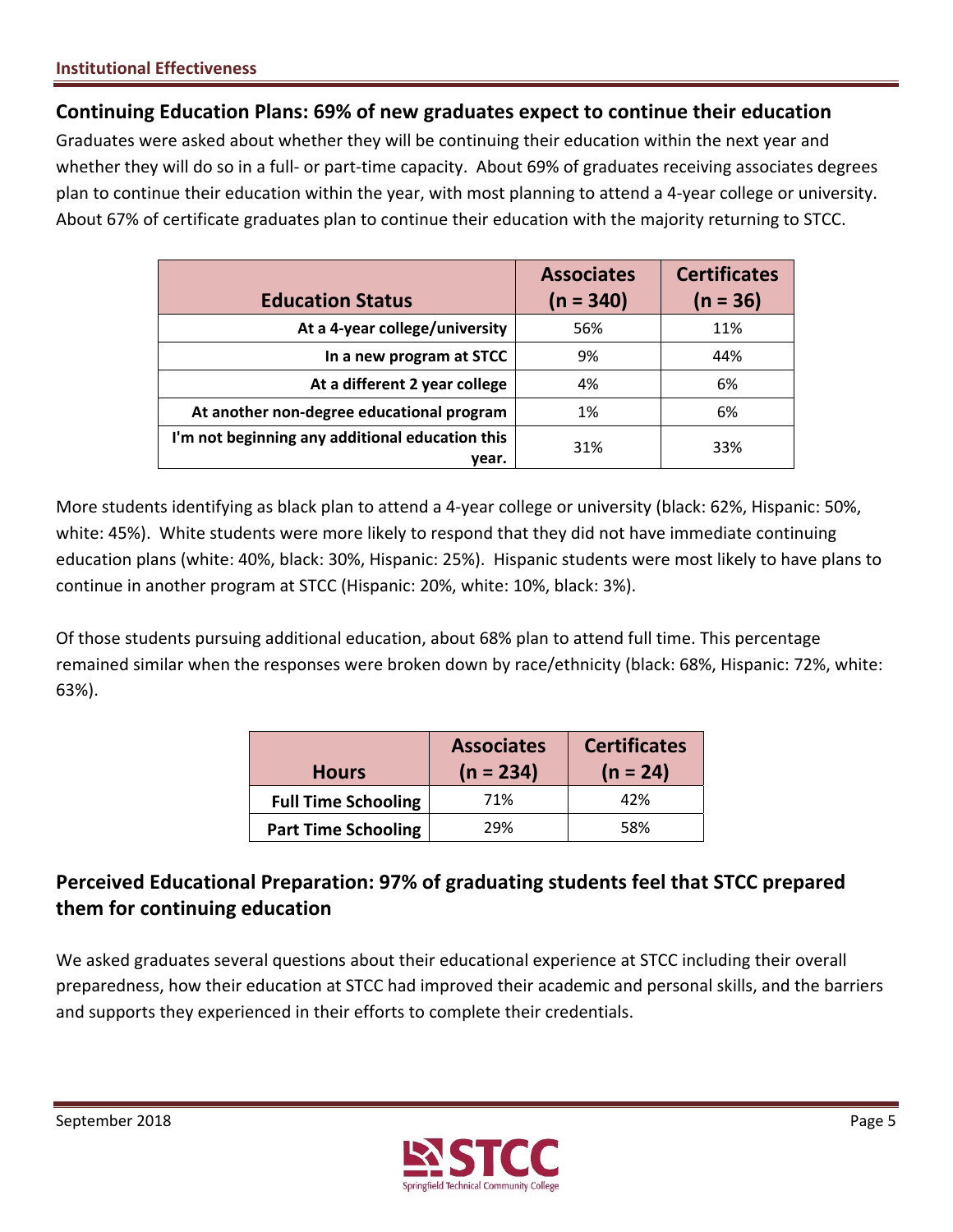In response to a question about how well their STCC education had prepared them for employment or further education, only 6 students reported being either somewhat or very unprepared. Approximately 70% of all award recipients said they were very well prepared. Students of color reported higher levels of being very well prepared to continue their education than white students (Hispanic: 71%, black: 70%, white: 66%).

| <b>Educational Preparation</b>       | <b>Associates</b><br>$(n = 234)$ | <b>Certificates</b><br>$(n = 24)$ |
|--------------------------------------|----------------------------------|-----------------------------------|
| Very well prepared                   | 70%                              | 67%                               |
| Somewhat prepared                    | 27%                              | 29%                               |
| Somewhat unprepared                  | 0%                               | 4%                                |
| Very unprepared                      | 2%                               | 0%                                |
| STCC education played no role in     | 1%                               | 0%                                |
| preparation for continuing education |                                  |                                   |

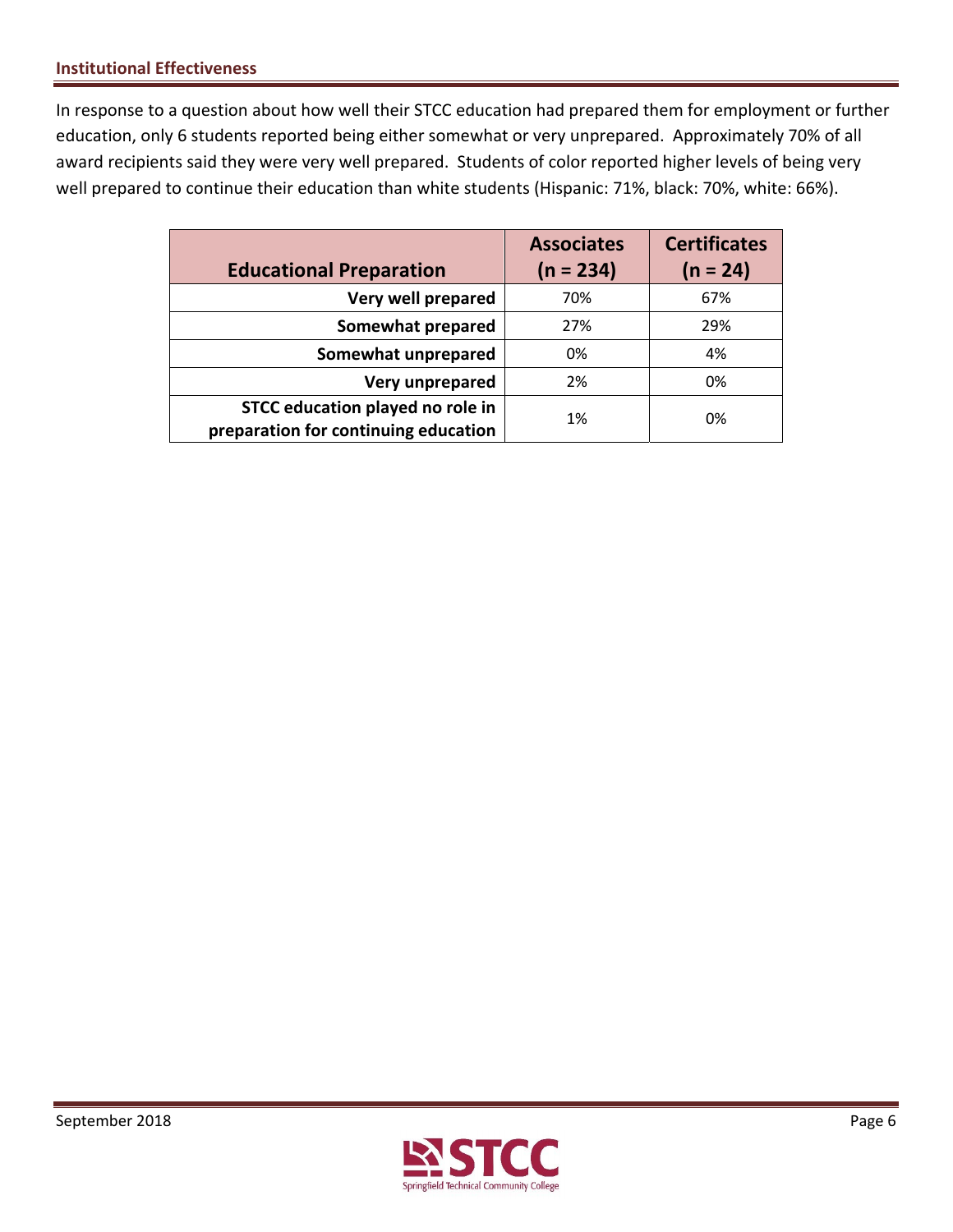To learn more specifically about the preparation of the graduates, we provided a list of educational and personal skills and asked students to rate how much their STCC experience had improved these abilities. Mean improvement responses were somewhat lower for certificate than associate degree holders as might be expected given that they have spent less time at STCC to complete their credential. All mean scores were between 3 (some improvement) and 4 (a lot of improvement). Of all the skills, graduates reported the largest gains in their abilities to think critically, to consider a subject from multiple points of view, to get along with many different kinds of people, to research a problem and assess information to address it, to make and justify decisions and to use computers and common software, mobile devices or internet or cloud‐based applications. Students of color reported the greatest gains in each of these skills.

## **Associate Degree Recipients:**

| Rate how your experience at                                                                        | <b>No</b><br>Improvement | A little | Some | A lot | <b>Tremendous</b> |             |
|----------------------------------------------------------------------------------------------------|--------------------------|----------|------|-------|-------------------|-------------|
| <b>STCC improved your ability to:</b>                                                              | (1)                      | (2)      | (3)  | (4)   | (5)               | <b>Mean</b> |
| Think critically                                                                                   | 4%                       | 4%       | 16%  | 44%   | 32%               | 3.97        |
| Consider a subject from multiple<br>points of view                                                 | 4%                       | 4%       | 18%  | 44%   | 29%               | 3.89        |
| Make and justify decisions                                                                         | 4%                       | 4%       | 19%  | 43%   | 29%               | 3.89        |
| Research a problem and assess<br>information to address it                                         | 4%                       | 6%       | 18%  | 45%   | 28%               | 3.89        |
| Get along with many different<br>kinds of people                                                   | 6%                       | 4%       | 18%  | 40%   | 32%               | 3.87        |
| Use computers and common<br>software, mobile devices or<br>internet or cloud-based<br>applications | 6%                       | 5%       | 17%  | 37%   | 34%               | 3.86        |
| Use evidence to support/oppose a<br>point of view                                                  | 4%                       | 5%       | 20%  | 44%   | 27%               | 3.86        |
| Better serve my community or<br>society in general                                                 | 6%                       | 4%       | 21%  | 37%   | 32%               | 3.84        |
| Contribute to group discussions<br>and work                                                        | 5%                       | 5%       | 17%  | 46%   | 26%               | 3.84        |
| Give oral presentations                                                                            | 6%                       | 8%       | 21%  | 42%   | 23%               | 3.70        |
| <b>Examine assumptions</b>                                                                         | 5%                       | 6%       | 25%  | 43%   | 21%               | 3.70        |
| Persuade others of your view                                                                       | 7%                       | 7%       | 24%  | 44%   | 19%               | 3.60        |
| Use math to address day-to-day<br>issues or problems                                               | 8%                       | 9%       | 26%  | 33%   | 23%               | 3.54        |
| Write clearly                                                                                      | 10%                      | 7%       | 25%  | 40%   | 19%               | 3.49        |

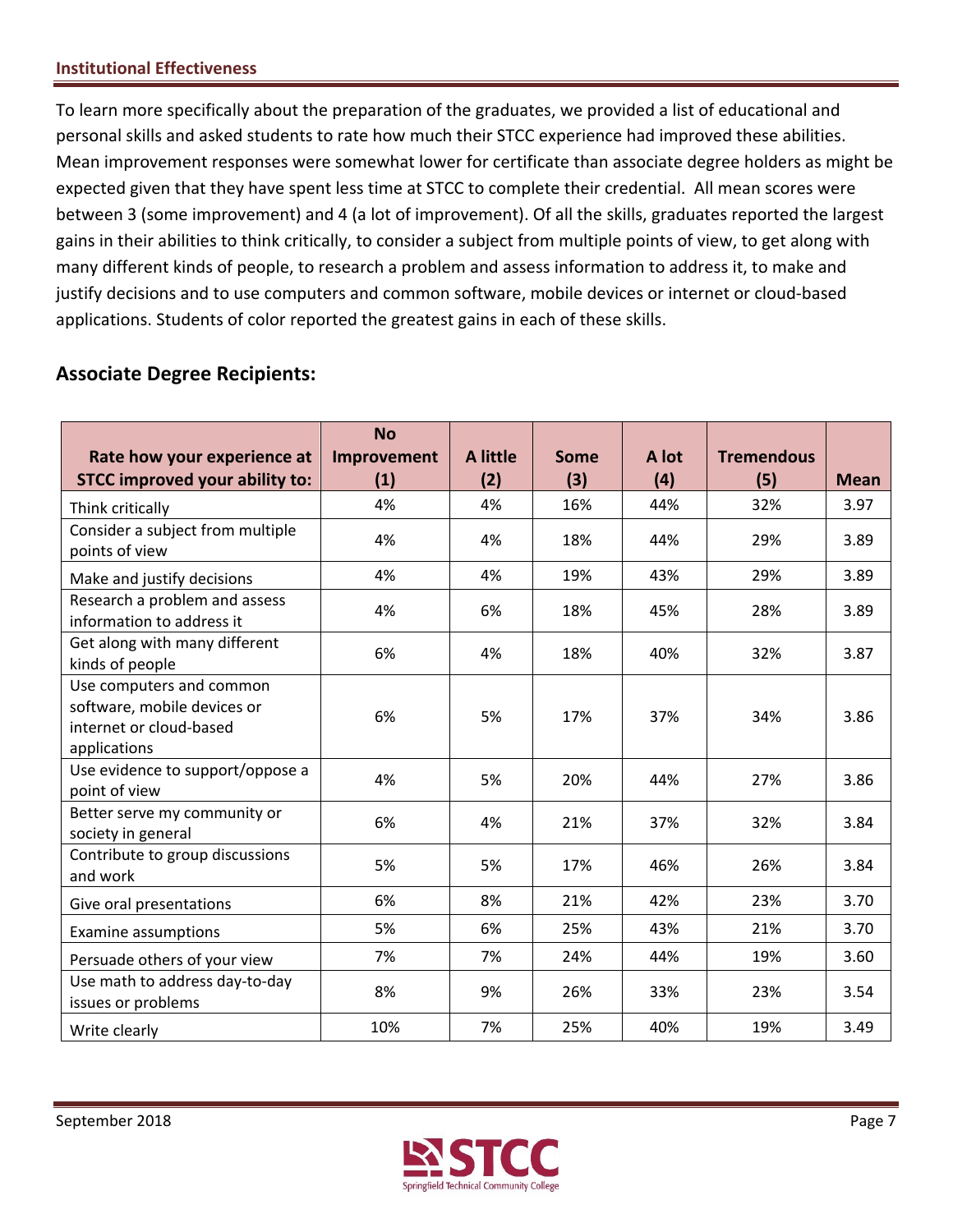## **Certificate Recipients:**

| Rate how your experience at<br><b>STCC improved your ability</b><br>to:                            | <b>No</b><br>Improvement<br>(1) | A little<br>(2) | <b>Some</b><br>(3) | A lot<br>(4) | <b>Tremendous</b><br>(5) | <b>Mean</b> |
|----------------------------------------------------------------------------------------------------|---------------------------------|-----------------|--------------------|--------------|--------------------------|-------------|
| Get along with many different<br>kinds of people                                                   | 8%                              | 6%              | 6%                 | 33%          | 47%                      | 4.06        |
| Contribute to group discussions<br>and work                                                        | 6%                              | 11%             | 8%                 | 33%          | 42%                      | 3.94        |
| Better serve my community or<br>society in general                                                 | 11%                             | 8%              | 3%                 | 31%          | 47%                      | 3.94        |
| Think critically                                                                                   | 6%                              | 11%             | 17%                | 25%          | 42%                      | 3.86        |
| Consider a subject from multiple<br>points of view                                                 | 6%                              | 11%             | 11%                | 36%          | 36%                      | 3.86        |
| Use computers and common<br>software, mobile devices or<br>internet or cloud-based<br>applications | 8%                              | 8%              | 14%                | 33%          | 36%                      | 3.81        |
| Give oral presentations                                                                            | 9%                              | 3%              | 29%                | 23%          | 37%                      | 3.77        |
| Persuade others of your view                                                                       | 9%                              | 6%              | 29%                | 17%          | 40%                      | 3.74        |
| Research a problem and assess<br>information to address it                                         | 8%                              | 11%             | 19%                | 22%          | 39%                      | 3.72        |
| Use evidence to support/oppose<br>a point of view                                                  | 11%                             | 6%              | 26%                | 14%          | 43%                      | 3.71        |
| Make and justify decisions                                                                         | 8%                              | 11%             | 19%                | 25%          | 36%                      | 3.69        |
| Write clearly                                                                                      | 9%                              | 18%             | 18%                | 21%          | 35%                      | 3.56        |
| Examine assumptions                                                                                | 8%                              | 17%             | 25%                | 17%          | 33%                      | 3.50        |
| Use math to address day-to-day<br>issues or problems                                               | 11%                             | 14%             | 26%                | 20%          | 29%                      | 3.40        |

## **Perceived Educational Barriers: Family responsibilities and financial difficulties most frequent barriers to student success**

 We also asked graduates about the barriers they faced as they worked to obtain their credential. More than 50% of associate degree students experienced either minor or major barriers to their education because of: family responsibilities and financial difficulties. For certificate recipients, 50% or more experienced either minor or major educational barriers due to: not being academically prepared when they started, family responsibilities, and personal and/or health challenges.

 Students identifying as black or Hispanic reported family responsibilities (black: 34%, Hispanic: 24%, white: 12%) as a significant barrier more often than students identifying as white. Students of color also reported

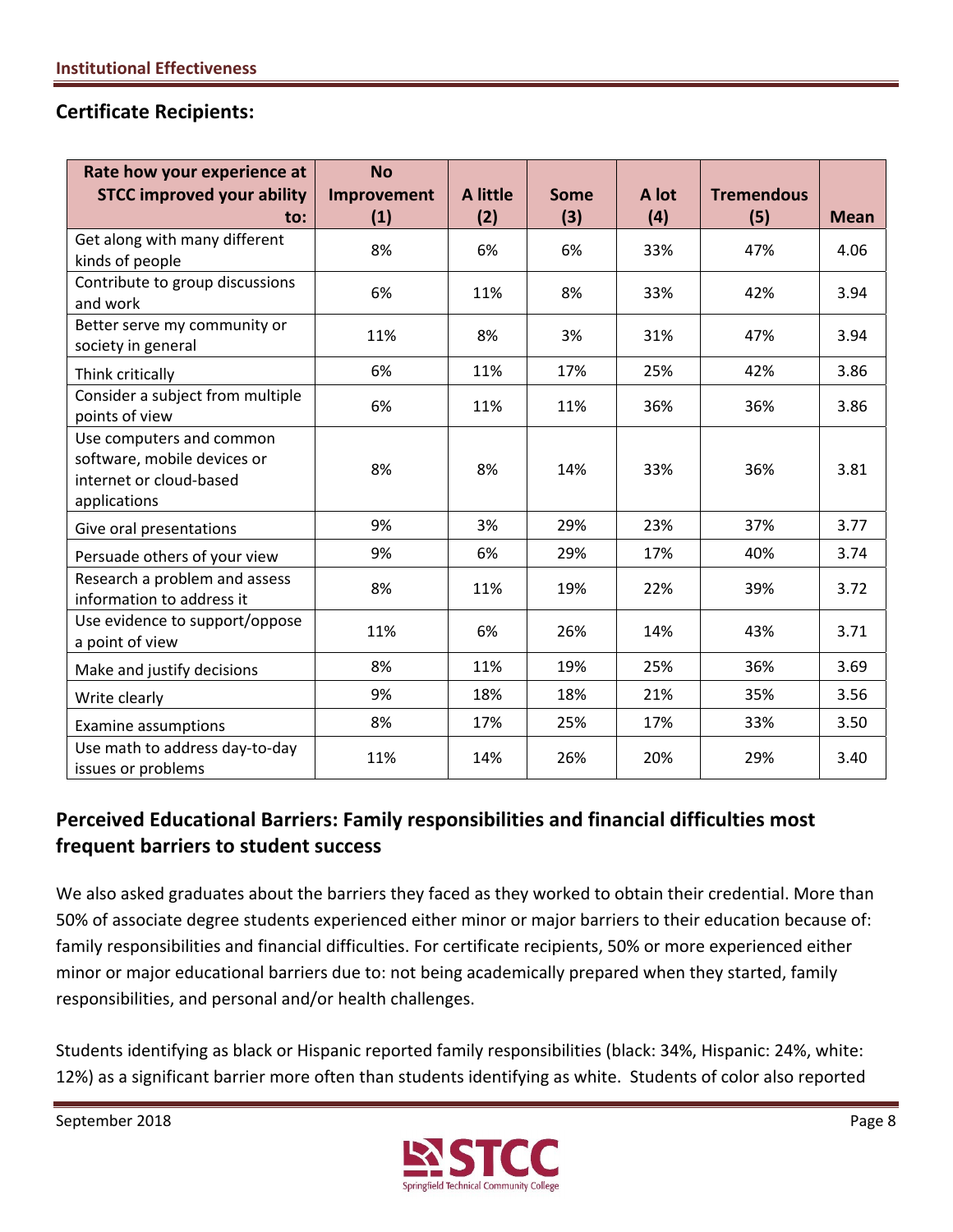financial difficulties (black 27%, Hispanic: 24%, white 10%), personal and/or health challenges (black: 20%, Hispanic: 16%, white: 7%), and taking a while to find the program they wanted to complete (black: 22%, Hispanic: 14%, white: 9%) as major barriers more often than students identifying as white. Students identifying as black or African American also reported not being in school in a long time (black: 28%, Hispanic: 14%, white 12%), job demands (black: 25%, Hispanic: 12%, white: 9%), housing issues (black: 22%, Hispanic: 11%, white: 3%), and not being academically prepared when they started (black: 22%, Hispanic: 8%, white: 5%), their course load being too heavy (black: 17%, Hispanic: 4%, white: 3%), expectations of them were too low (black: 15%, Hispanic: 6%, white: 5%) as a significant barrier more often than students identifying as white or Hispanic.

## **Associate Degree Recipients:**

| Which barriers did you have to overcome to complete                                  | Not a<br><b>barrier</b> | <b>Minor</b><br>barrier | <b>Major</b><br>barrier |             |
|--------------------------------------------------------------------------------------|-------------------------|-------------------------|-------------------------|-------------|
| your STCC education?                                                                 | (1)                     | (2)                     | (3)                     | <b>Mean</b> |
| <b>Family responsibilities</b>                                                       | 47%                     | 30%                     | 23%                     | 1.76        |
| <b>Financial difficulties</b>                                                        | 48%                     | 33%                     | 18%                     | 1.70        |
| Job demands                                                                          | 51%                     | 37%                     | 13%                     | 1.62        |
| My academic or career goals were unclear                                             | 52%                     | 34%                     | 14%                     | 1.62        |
| I had not been in school for a long time                                             | 55%                     | 28%                     | 16%                     | 1.61        |
| I was not academically prepared when I started                                       | 56%                     | 35%                     | 9%                      | 1.53        |
| It took me a while to find the program I wanted to complete                          | 60%                     | 28%                     | 12%                     | 1.53        |
| Personal and/or health challenges                                                    | 66%                     | 21%                     | 13%                     | 1.48        |
| My course load was too heavy                                                         | 63%                     | 31%                     | 6%                      | 1.42        |
| After selecting my program, I had trouble finding the best<br>path for completing it | 67%                     | 26%                     | 7%                      | 1.40        |
| <b>Housing issues</b>                                                                | 71%                     | 19%                     | 10%                     | 1.39        |
| <b>Expectations of me were too low</b>                                               | 69%                     | 25%                     | 6%                      | 1.37        |
| I had difficulty completing courses for my program                                   | 71%                     | 25%                     | 4%                      | 1.33        |
| I didn't have a good place to study or complete my work                              | 73%                     | 21%                     | 6%                      | 1.33        |
| It was difficult to get into the classes I needed                                    | 74%                     | 22%                     | 4%                      | 1.31        |
| Not enough access to advisors                                                        | 76%                     | 19%                     | 5%                      | 1.29        |
| Not enough access to tutors or other academic support                                | 81%                     | 16%                     | 4%                      | 1.23        |

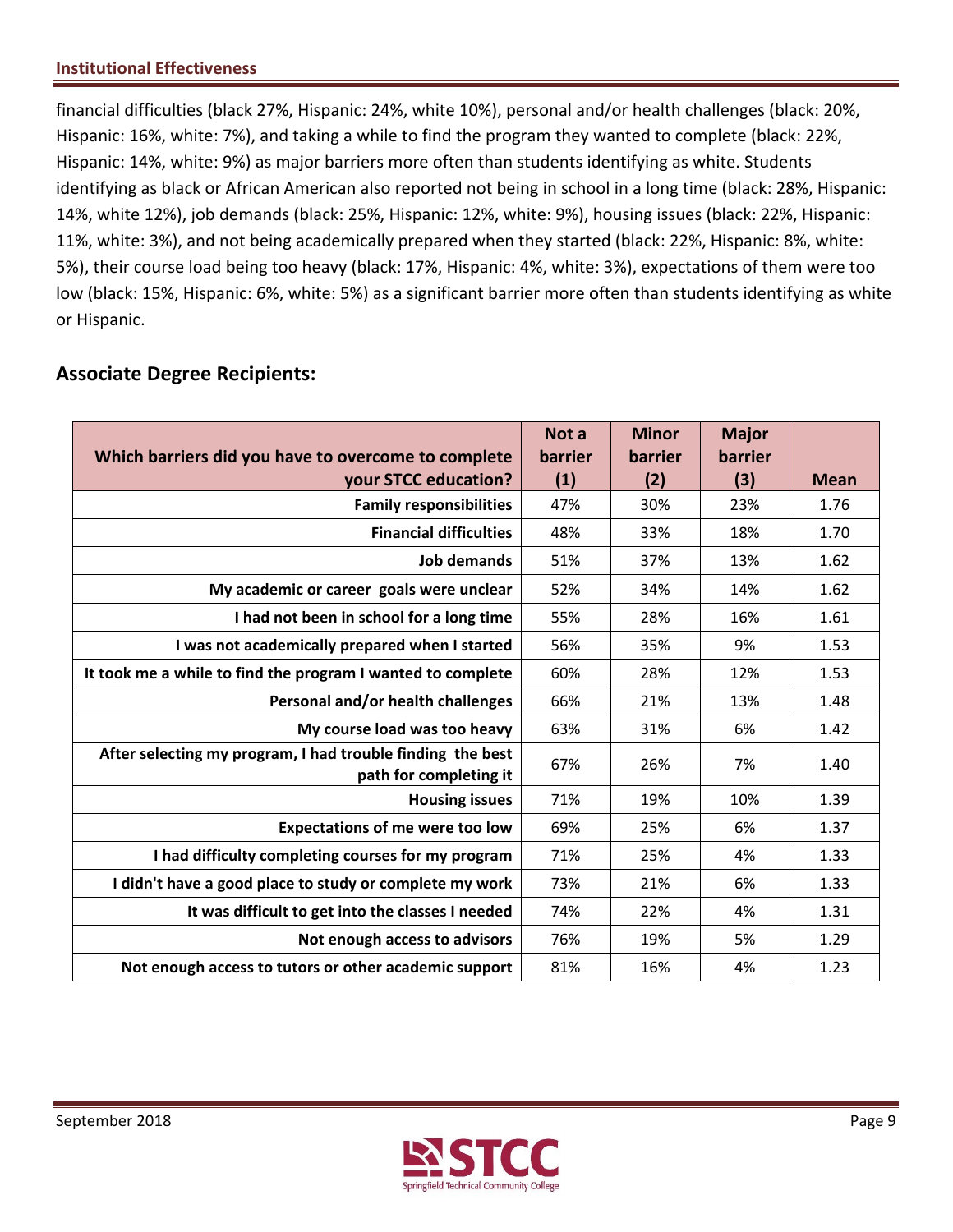## **Certificate Recipients:**

|                                                                                      | Not a   | <b>Minor</b>   | <b>Major</b> |             |
|--------------------------------------------------------------------------------------|---------|----------------|--------------|-------------|
| Which barriers did you have to overcome to complete                                  | barrier | <b>barrier</b> | barrier      |             |
| your STCC education?                                                                 | (1)     | (2)            | (3)          | <b>Mean</b> |
| <b>Family responsibilities</b>                                                       | 46%     | 40%            | 14%          | 1.69        |
| I had not been in school for a long time                                             | 56%     | 28%            | 17%          | 1.61        |
| I was not academically prepared when I started                                       | 42%     | 56%            | 3%           | 1.61        |
| <b>Financial difficulties</b>                                                        | 63%     | 14%            | 23%          | 1.60        |
| <b>Expectations of me were too low</b>                                               | 56%     | 31%            | 14%          | 1.58        |
| Personal and/or health challenges                                                    | 50%     | 42%            | 8%           | 1.58        |
| Job demands                                                                          | 60%     | 29%            | 11%          | 1.51        |
| It took me a while to find the program I wanted to complete                          | 61%     | 28%            | 11%          | 1.50        |
| My academic or career goals were unclear                                             | 58%     | 33%            | 8%           | 1.50        |
| My course load was too heavy                                                         | 61%     | 31%            | 8%           | 1.47        |
| After selecting my program, I had trouble finding the best<br>path for completing it | 64%     | 31%            | 6%           | 1.42        |
| I had difficulty completing courses for my program                                   | 69%     | 28%            | 3%           | 1.33        |
| <b>Housing issues</b>                                                                | 74%     | 20%            | 6%           | 1.31        |
| It was difficult to get into the classes I needed                                    | 72%     | 28%            | 0%           | 1.28        |
| I didn't have a good place to study or complete my work                              | 78%     | 19%            | 3%           | 1.25        |
| Not enough access to tutors or other academic support                                | 81%     | 19%            | 0%           | 1.19        |
| Not enough access to advisors                                                        | 89%     | 11%            | 0%           | 1.11        |

## **Perceived Educational Supports: Faculty and learning activities pave the way for success**

 Finally, we asked students about the factors that helped them succeed in completing their credentials. For students receiving their associate degree, more than 90% cited faculty and/or instructors (in‐class time), in‐ class experience and activities, out‐of‐class homework and projects, faculty and/or instructors (out‐of‐class times), and family inspiration, support, and encouragement as being a part of their completion success. For students receiving certificates, more than 90% faculty and/or instructors (in‐class time), other, non‐family inspiration, support, or encouragement, being a role model for others, classmate inspiration, support, or encouragement, and family inspiration, support, or encouragement as being part of their completion success.

 Students of color reported in‐class time with faculty and/or instructors (Hispanic: 78%, white: 76%, black: 67%), family inspiration, support, or encouragement (black: 71%, Hispanic: 71%, white: 63%), being a role

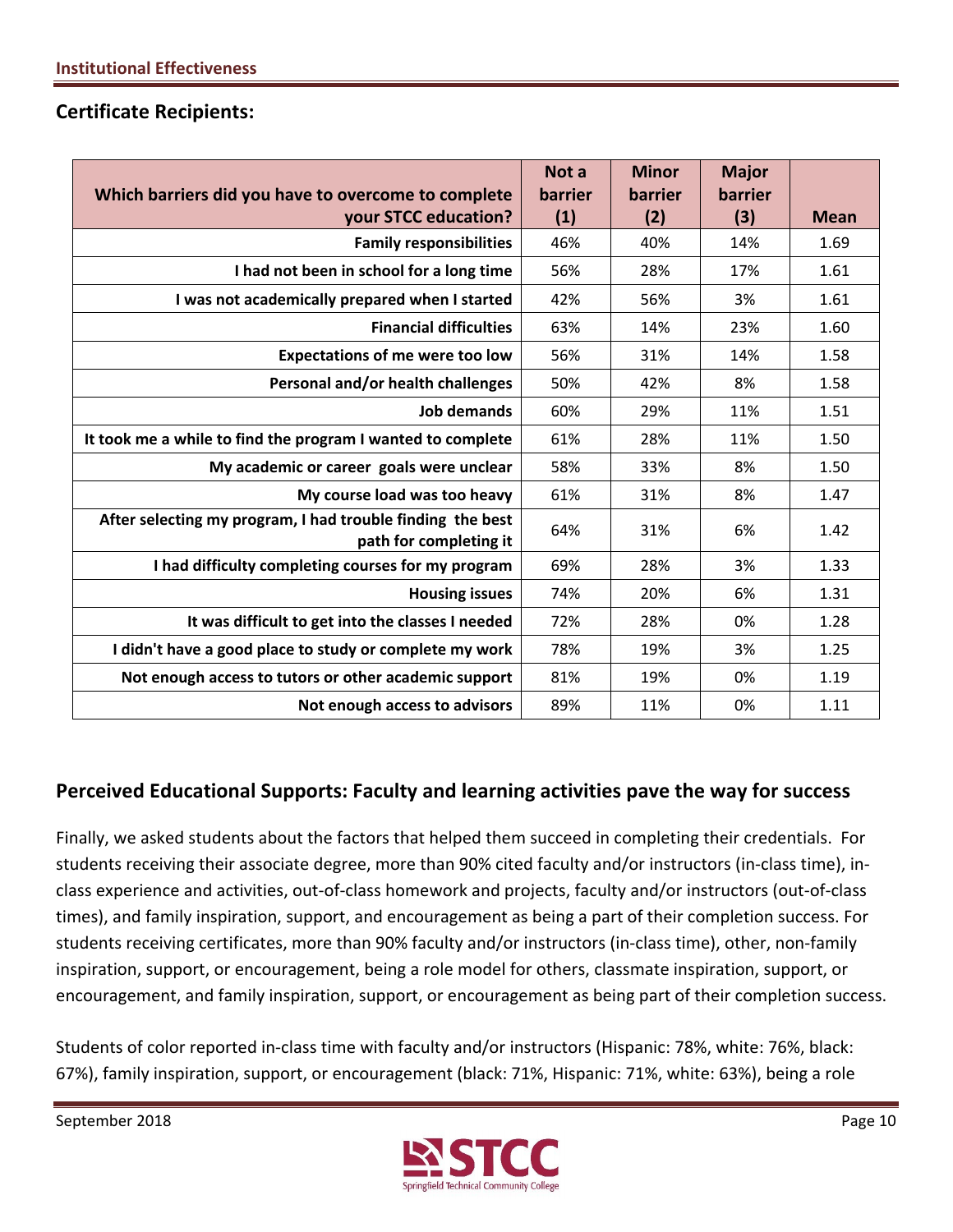model for others (black: 66%, Hispanic: 63%, white: 47%), other, non‐family inspiration, support, or encouragement (black: 63%, Hispanic: 55%, white: 46%), out‐of‐class time with faculty and/or instructors (black: 62%, Hispanic: 61%, white: 52%), academic advisors (black: 57%, Hispanic: 52%, white: 44%), out‐of‐ class homework and projects (black: 57%, Hispanic: 56%, white: 43%), and college staff who are not faculty or advisors (black: 48%, Hispanic: 44%, white: 38%) as factors to their success in completing their education more than those who identified as white. Students who identified as Hispanic reported classmate inspiration, support, or encouragement (Hispanic: 47%, black: 38%, white: 23%), and campus activity groups or clubs (Hispanic: 47%, black: 38%, white: 23%) as student success factors more than those who identified as black or African American or who identified as white.

## **Associate Degree Recipients:**

| What factors helped you succeed in completing your<br><b>STCC education?</b>    | Not a<br>factor<br>(1) | <b>Minor</b><br>factor<br>(2) | <b>Major</b><br>factor<br>(3) | <b>Mean</b> |
|---------------------------------------------------------------------------------|------------------------|-------------------------------|-------------------------------|-------------|
| Faculty and/or instructors (in-class time)                                      | 5%                     | 21%                           | 75%                           | 2.70        |
| In-class experience and activities                                              | 6%                     | 28%                           | 66%                           | 2.60        |
| Family inspiration, support, or encouragement                                   | 10%                    | 25%                           | 65%                           | 2.55        |
| Faculty and/or instructors (out-of-class time)                                  | 9%                     | 34%                           | 57%                           | 2.48        |
| Being a role model for others                                                   | 12%                    | 34%                           | 54%                           | 2.42        |
| Out-of-class homework and projects                                              | 7%                     | 44%                           | 48%                           | 2.41        |
| Other, non-family inspiration, support, or encouragement                        | 17%                    | 31%                           | 52%                           | 2.35        |
| Classmate inspiration, support, or encouragement                                | 14%                    | 38%                           | 48%                           | 2.35        |
| <b>Academic advisors</b>                                                        | 16%                    | 36%                           | 48%                           | 2.31        |
| College staff (not faculty or advisors)                                         | 21%                    | 37%                           | 42%                           | 2.20        |
| Internship, clinical placements, or other career/program-<br>related experience | 33%                    | 21%                           | 46%                           | 2.13        |
| Campus activity group or club                                                   | 43%                    | 26%                           | 30%                           | 1.87        |

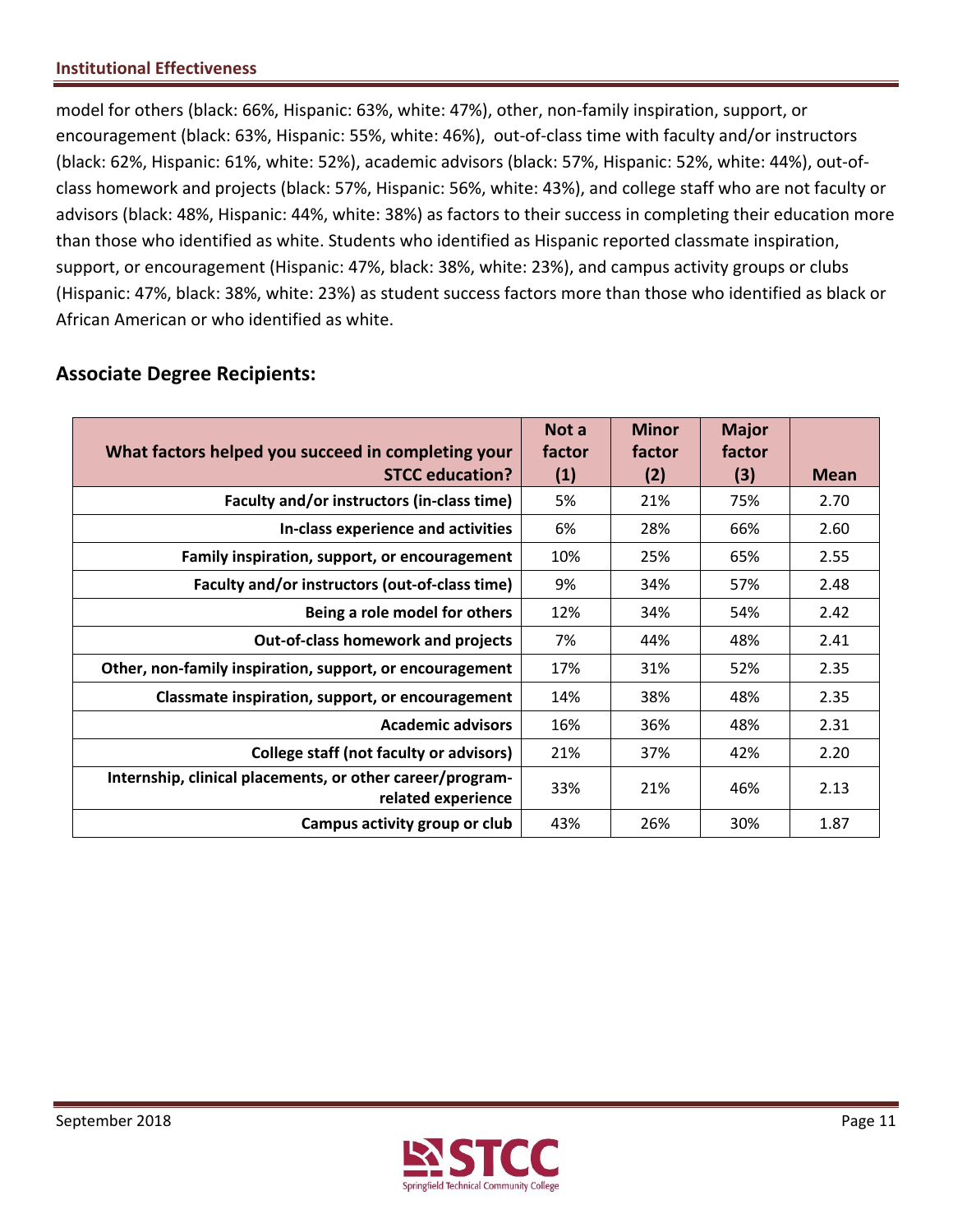## **Certificate Recipients:**

| What factors helped you succeed in completing your                              | Not a<br>factor   | <b>Minor</b><br>factor | <b>Major</b><br>factor |             |
|---------------------------------------------------------------------------------|-------------------|------------------------|------------------------|-------------|
| <b>STCC education?</b>                                                          | $\left( 1\right)$ | (2)                    | (3)                    | <b>Mean</b> |
| Faculty and/or instructors (in-class time)                                      | 3%                | 22%                    | 75%                    | 2.72        |
| Family inspiration, support, or encouragement                                   | 8%                | 22%                    | 69%                    | 2.61        |
| In-class experience and activities                                              | 11%               | 18%                    | 71%                    | 2.61        |
| Being a role model for others                                                   | 6%                | 31%                    | 63%                    | 2.57        |
| Other, non-family inspiration, support, or encouragement                        | 6%                | 33%                    | 61%                    | 2.56        |
| <b>Out-of-class homework and projects</b>                                       | 11%               | 28%                    | 61%                    | 2.50        |
| <b>Academic advisors</b>                                                        | 11%               | 29%                    | 60%                    | 2.49        |
| Classmate inspiration, support, or encouragement                                | 8%                | 39%                    | 53%                    | 2.44        |
| Faculty and/or instructors (out-of-class time)                                  | 17%               | 22%                    | 61%                    | 2.44        |
| Campus activity group or club                                                   | 26%               | 14%                    | 60%                    | 2.34        |
| Internship, clinical placements, or other career/program-<br>related experience | 23%               | 23%                    | 54%                    | 2.31        |
| College staff (not faculty or advisors)                                         | 17%               | 40%                    | 43%                    | 2.26        |

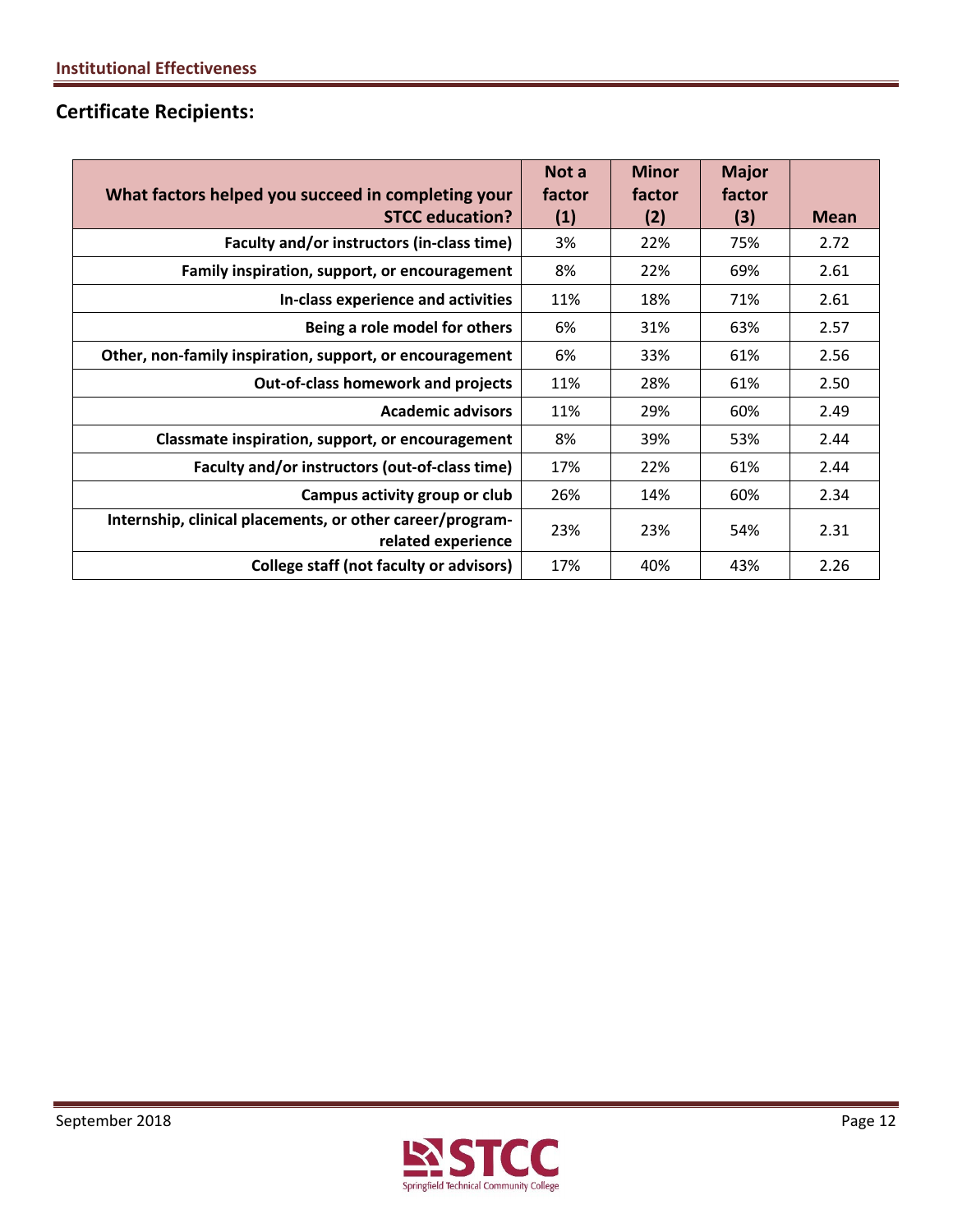## **Appendix I: Graduate Survey**

 Congratulations on your degree! We want to learn more from you to improve the college, programs, and courses so that even more students can be successful at STCC. Thank you in advance for sharing your thoughts and experiences!! As you graduate, you become a STCC alumni member. We hope you will become an active STCC alumni member and continue to provide feedback and guidance to the college. Happy graduation, Class of 2018!

 Q1 What is the PRIMARY degree you are receiving? If you are receiving more than one degree or certificate, please answer based on the degree you consider to be your main area or focus.

Associates Degree

Certificate

 Based on their response to this question, students saw one version of Q2 and a corresponding drop‐down menu listing all Associates Degrees or Certificates.

 Q2: In which program are you receiving your PRIMARY associates degree? OR

Q2: In which program are you receiving your PRIMARY certificate?

Q3 About how long did it take you to finish this degree or certificate?

- $\overline{O}$  Less than 1 year
- $\bigcirc$  1 year to less than 2 years
- $\overline{Q}$  2 years to less than 3 years
- $\bigcirc$  3 years to less than 4 years
- $\bigcirc$  4 years to less than 5 years
- $\bigcirc$  5 years to less than 6 years
- $\overline{O}$  6 or more years

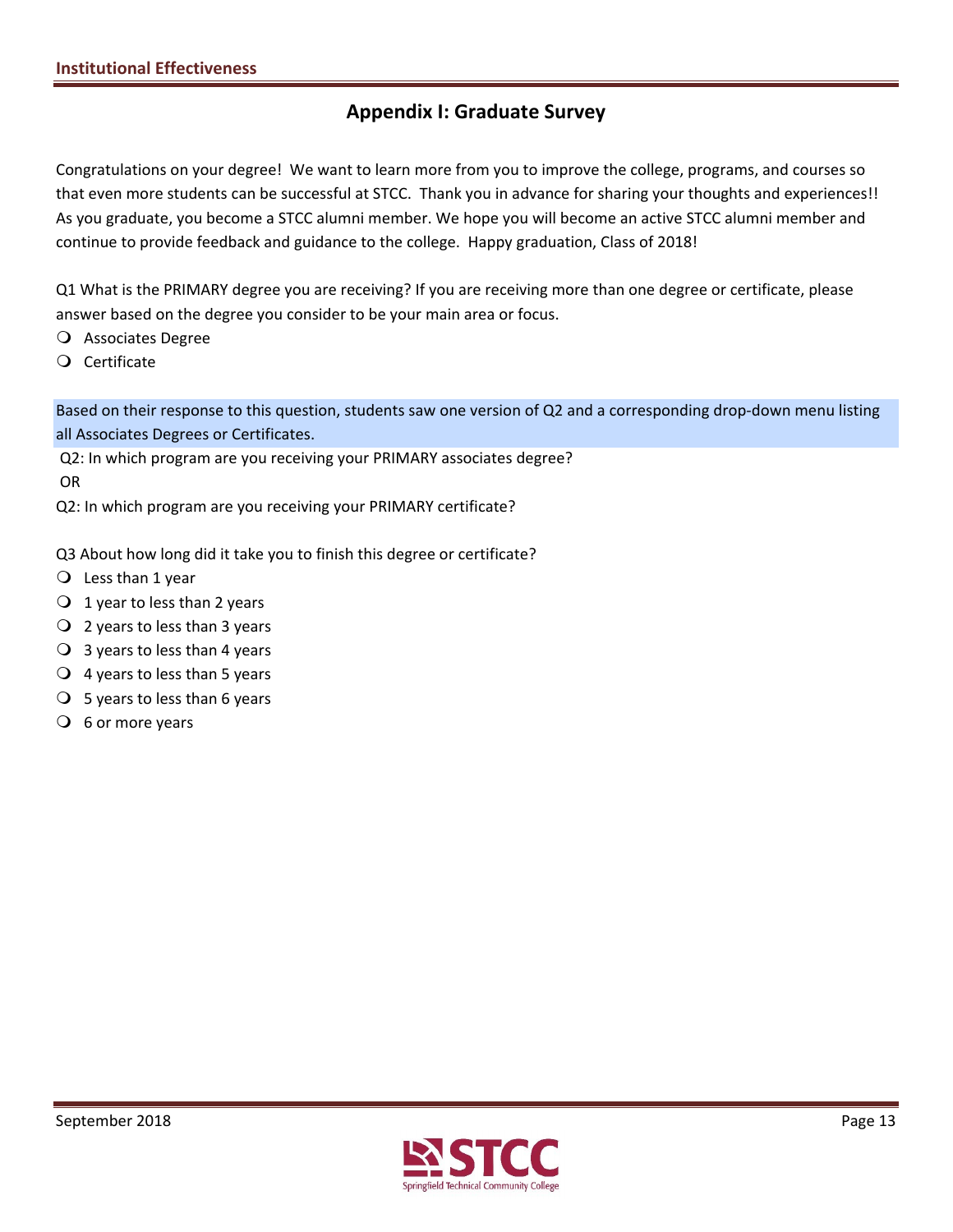Q4 Rate how your experience at STCC improved your ability to:

|                                                                                                        | <b>No</b><br>improvement | A little<br>improvement | Some<br>improvement | A lot of<br>improvement | Tremendous<br>Improvement |
|--------------------------------------------------------------------------------------------------------|--------------------------|-------------------------|---------------------|-------------------------|---------------------------|
| write clearly                                                                                          | $\bigcirc$               | $\bigcirc$              | $\bigcirc$          | $\bigcirc$              | $\bigcirc$                |
| give oral<br>presentations                                                                             | $\bigcirc$               | $\bigcirc$              | $\bigcirc$          | $\bigcirc$              | $\bigcirc$                |
| persuade others of<br>your view                                                                        | $\bigcirc$               | $\bigcirc$              | $\bigcirc$          | $\bigcirc$              | $\bigcirc$                |
| examine assumptions                                                                                    | $\bigcirc$               | $\bigcirc$              | $\bigcirc$          | $\bigcirc$              | $\mathsf{O}$              |
| think critically                                                                                       | $\bigcirc$               | $\bigcirc$              | $\bigcirc$          | $\bigcirc$              | $\bigcirc$                |
| use evidence to<br>support/oppose a<br>point of view                                                   | $\bigcirc$               | $\bigcirc$              | $\bigcirc$          | $\bigcirc$              | $\bigcirc$                |
| make and justify<br>decisions                                                                          | $\bigcirc$               | $\bigcirc$              | $\bigcirc$          | $\bigcirc$              | $\bigcirc$                |
| use math to address<br>day-to-day issues or<br>problems                                                | $\bigcirc$               | $\bigcirc$              | $\bigcirc$          | $\bigcirc$              | $\bigcirc$                |
| research a problem<br>and assess<br>information to<br>address it                                       | $\bigcirc$               | $\bigcirc$              | $\bigcirc$          | $\bigcirc$              | $\bigcirc$                |
| use computers and<br>common software,<br>mobile devices or<br>internet or cloud-<br>based applications | $\circ$                  | $\bigcirc$              | $\bigcirc$          | $\bigcirc$              | $\bigcirc$                |
| contribute to group<br>discussions and work                                                            | ∩                        | $\bigcirc$              | $\bigcirc$          | $\bigcirc$              | $\bigcirc$                |
| consider a subject<br>from multiple points<br>of view                                                  | $\circ$                  | $\circ$                 | $\circ$             | $\circ$                 | $\circ$                   |
| get along with many<br>different kinds of<br>people                                                    | $\bigcirc$               | $\bigcirc$              | $\bigcirc$          | $\bigcirc$              | $\bigcirc$                |
| better serve my<br>community or society<br>in general                                                  | $\bigcirc$               | $\bigcirc$              | $\bigcirc$          | $\bigcirc$              | $\bigcirc$                |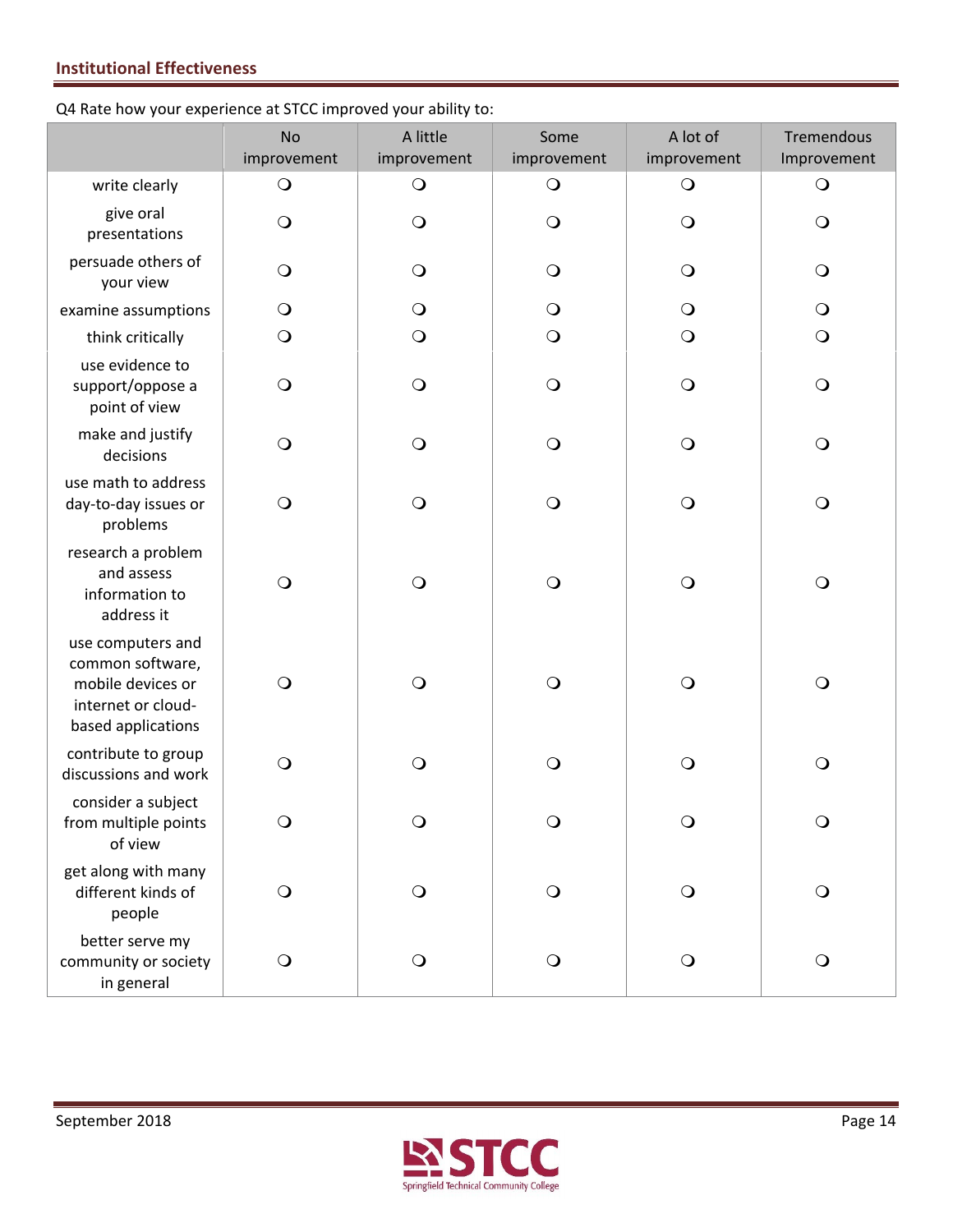Q5 Continuing Education: If you are pursuing additional education (within the year) upon receiving your degree or certificate from STCC, where are you continuing?

- In a new program at STCC
- $\bigcirc$  At a different 2 year college
- At a 4-year college/university
- At another non-degree educational program
- $\bigcirc$  I'm not beginning any additional education this year.

If students answered that they would be continuing their education, they were also asked Q6 and Q7.

Q6 Will you be attending college full or part time?

- Full Time
- Part Time

Q7 As a result of your education at STCC, how prepared do you feel to pursue your post-graduation education plans?

- Very well prepared
- O Somewhat prepared
- O Somewhat unprepared
- Very unprepared
- $\bigcirc$  STCC education had no role in preparing me for my post-graduation education plans

 Q8 Employment Activity: If you are currently employed or seeking employment upon receiving your degree or certificate at STCC, what is your status?

- $\bigcirc$  I am currently employed and not seeking a new position
- $\bigcirc$  I am currently employed and seeking a new position
- $\Omega$  I am currently employed and have secured a new position
- $\bigcirc$  I am not currently employed but am seeking employment
- $\Omega$  I am not currently employed but have secured a new position
- O I am not seeking employment
- $\bigcirc$  I am entering or continuing military service

If students answered that they were currently employed, they were also asked Q9, Q10, and Q11.

Q9 Is your CURRENT position full or part time?

- Full Time
- Part Time

Q10 Is your CURRENT job related to the STCC degree/certificate you completed?

- $\bigcirc$  Yes, it is directly related.
- O It is somewhat related.
- $\bigcirc$  No, it is not related.

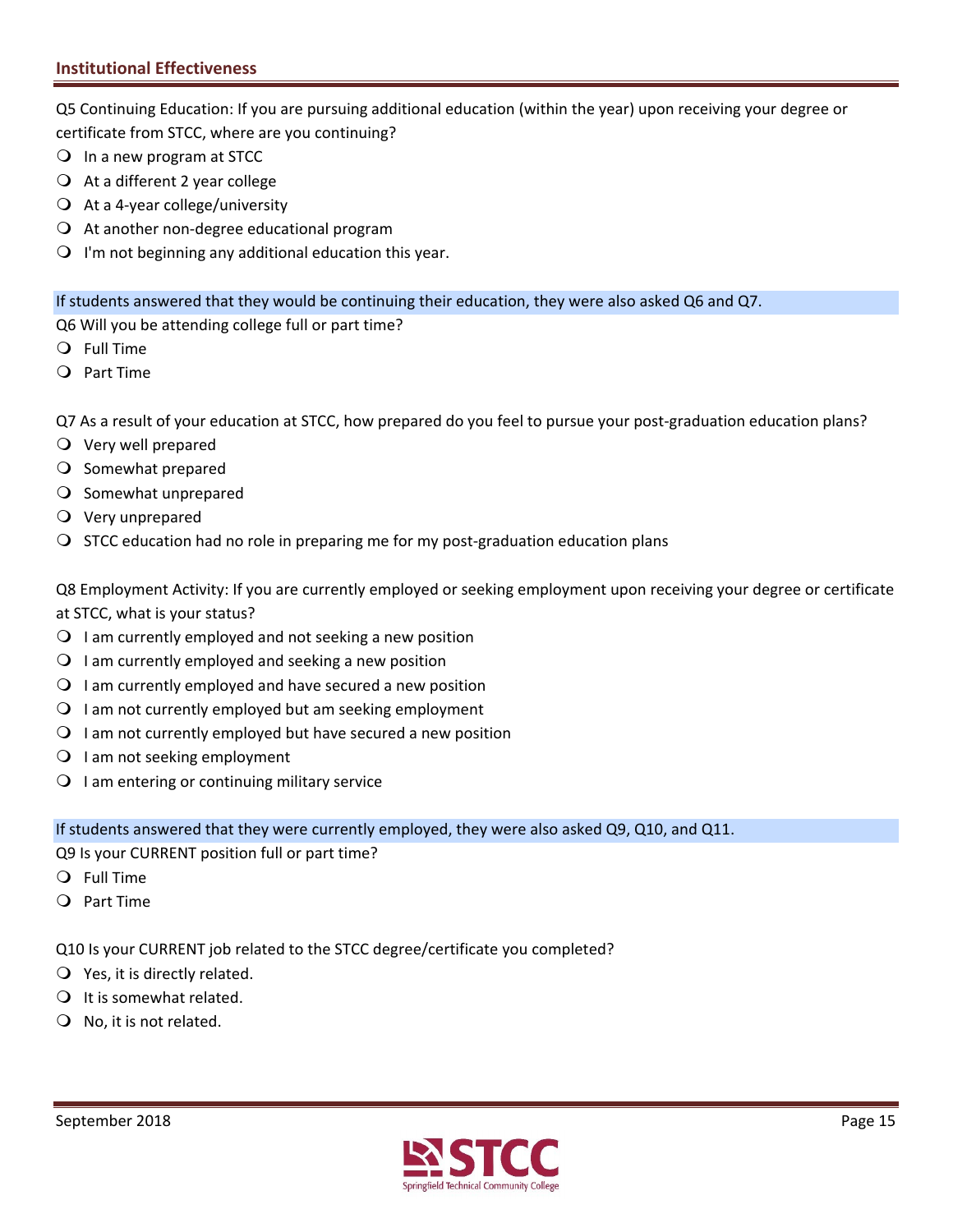Q11 As a result of your education at STCC, how prepared do you feel in your CURRENT employment?

- Very well prepared
- O Somewhat prepared
- O Somewhat unprepared
- Very unprepared
- O STCC education had no role in preparing me for my CURRENT employment

If students answered that they had secured new employment, they were also asked Q12, Q13, and Q14.

Q12 Is your NEW position full or part time?

- Full Time
- Part Time
- Q13 Is your NEW job related to the STCC degree/certificate you completed?
- $\bigcirc$  Yes, it is directly related.
- $\bigcirc$  It is somewhat related.
- O No, it is not related.

Q14 As a result of your education at STCC, how prepared do you feel in your NEW employment?

- Very well prepared
- O Somewhat prepared
- O Somewhat unprepared
- Very unprepared
- $\bigcirc$  STCC education had no role in preparing me for my NEW employment

 Q15 Which barriers did you have to overcome to complete your STCC education? Please indicate if each was: Not a barrier, Minor barrier, or Major barrier.

|                                                                                         | Not a barrier | Minor barrier | Major barrier |
|-----------------------------------------------------------------------------------------|---------------|---------------|---------------|
| I was not academically<br>prepared when I started                                       |               | . .           |               |
| I had not been in school for<br>a long time                                             |               | . .           |               |
| My academic or career<br>goals were unclear                                             |               | 0             |               |
| Expectations of me were<br>too low                                                      |               | . .           |               |
| It took me a while to find<br>the program I wanted to<br>complete                       |               | . .           |               |
| After selecting my program,<br>I had trouble finding the<br>best path for completing it |               | - 1           |               |

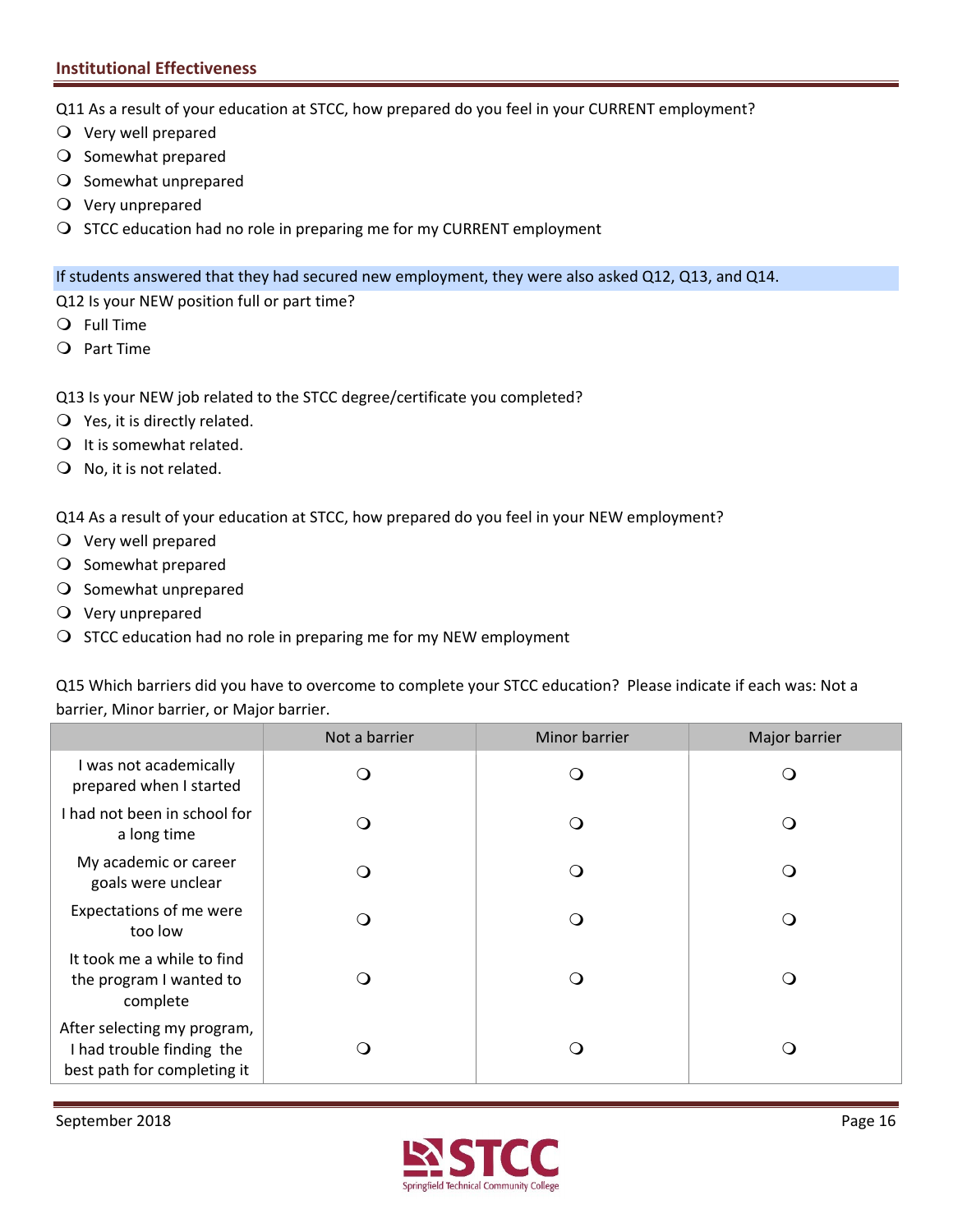| It was difficult to get into<br>the classes I needed          | $\mathsf{O}$ | $\bigcirc$ | O        |
|---------------------------------------------------------------|--------------|------------|----------|
| I had difficulty completing<br>courses for my program         | $\circ$      | O          | Q        |
| My course load was too<br>heavy                               | $\Omega$     | Q          | ∩        |
| I didn't have a good place<br>to study or complete my<br>work | $\Omega$     | Q          | Q        |
| Not enough access to<br>advisors                              | $\circ$      | $\Omega$   | $\Omega$ |
| Not enough access to<br>tutors or other academic<br>support   | $\Omega$     | Q          | ∩        |
| <b>Financial difficulties</b>                                 | Q            | Q          |          |
| Job demands                                                   | $\circ$      | $\Omega$   |          |
| Housing issues                                                | $\Omega$     | Q          |          |
| Family responsibilities                                       | $\circ$      | O          | Q        |
| Personal and/or health<br>challenges                          | $\Omega$     | Q          |          |
| Other (please describe)                                       | Ő            | $\Omega$   |          |

 Q16 What factors helped you succeed in completing your STCC education? Please indicate if each was: Not a factor, Minor factor, or Major factor.

|                                                                                      | Not a success factor | Minor success factor | Major success factor |
|--------------------------------------------------------------------------------------|----------------------|----------------------|----------------------|
| Faculty and/or instructors<br>(in-class time)                                        | ⊖ )                  | ( )                  |                      |
| Faculty and/or instructors<br>(out-of-class time)                                    | ∩ )                  | ∩                    |                      |
| Academic advisors                                                                    |                      | ( )                  |                      |
| College staff (not faculty<br>or advisors)                                           | ່າ                   | ∩                    |                      |
| In-class experience and<br>activities                                                | - 1                  | ∩                    | ∩                    |
| Out-of-class homework<br>and projects                                                | 0                    | ( )                  | 0                    |
| Internship, clinical<br>placements, or other<br>career/program-related<br>experience |                      | ி                    |                      |

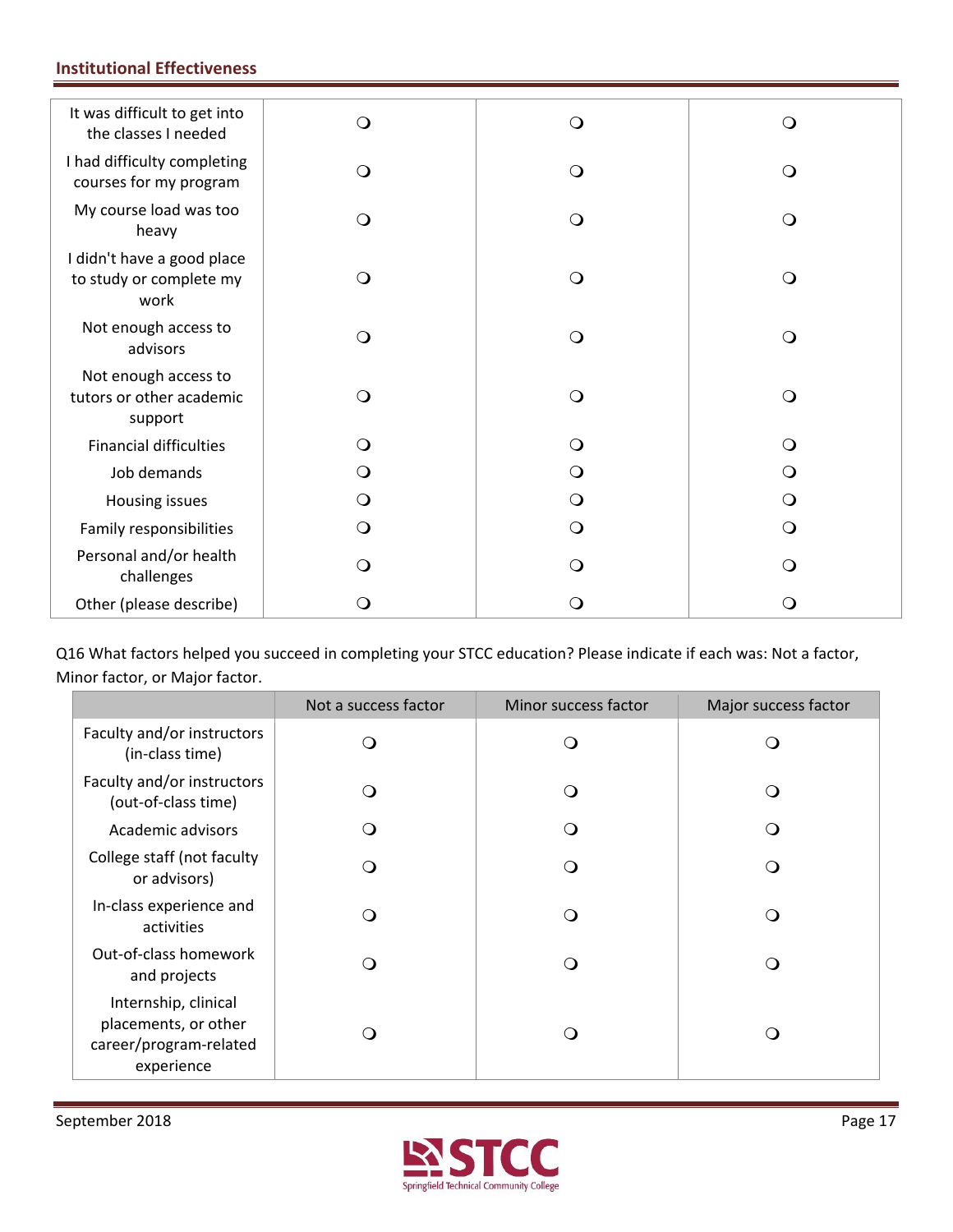| Campus activity group or<br>club                               |  |     |
|----------------------------------------------------------------|--|-----|
| Classmate inspiration,<br>support, or<br>encouragement         |  |     |
| Family inspiration,<br>support, or<br>encouragement            |  |     |
| Other, non-family<br>inspiration, support, or<br>encouragement |  |     |
| Being a role model for<br>others                               |  | . . |
| Other (please describe)                                        |  |     |

Q17 Ethnicity (This information is used for statistical purposes only and is optional.) Please choose one answer.

- O Hispanic or Latino/a
- O NOT Hispanic or Latino/a

Q18 Race (This information is used for statistical purposes only and is optional.) Please choose one or more answers.

- American Indian or Alaska Native
- $\Box$  Asian
- Black or African American
- $\Box$  Native Hawaiian or other Pacific Islander
- **Q** White

Q19 Gender Identity (This information is used for statistical purposes only and is optional.) Please choose one answer.

- O Male
- Female
- O Other

 Q20 WHEN YOU BEGAN your education at STCC, how old were you? (This information is used for statistical purposes only and is optional.) Please choose one answer.

- 19 or Younger
- $Q$  20 to 24
- $Q$  25 to 29
- 30 or Older

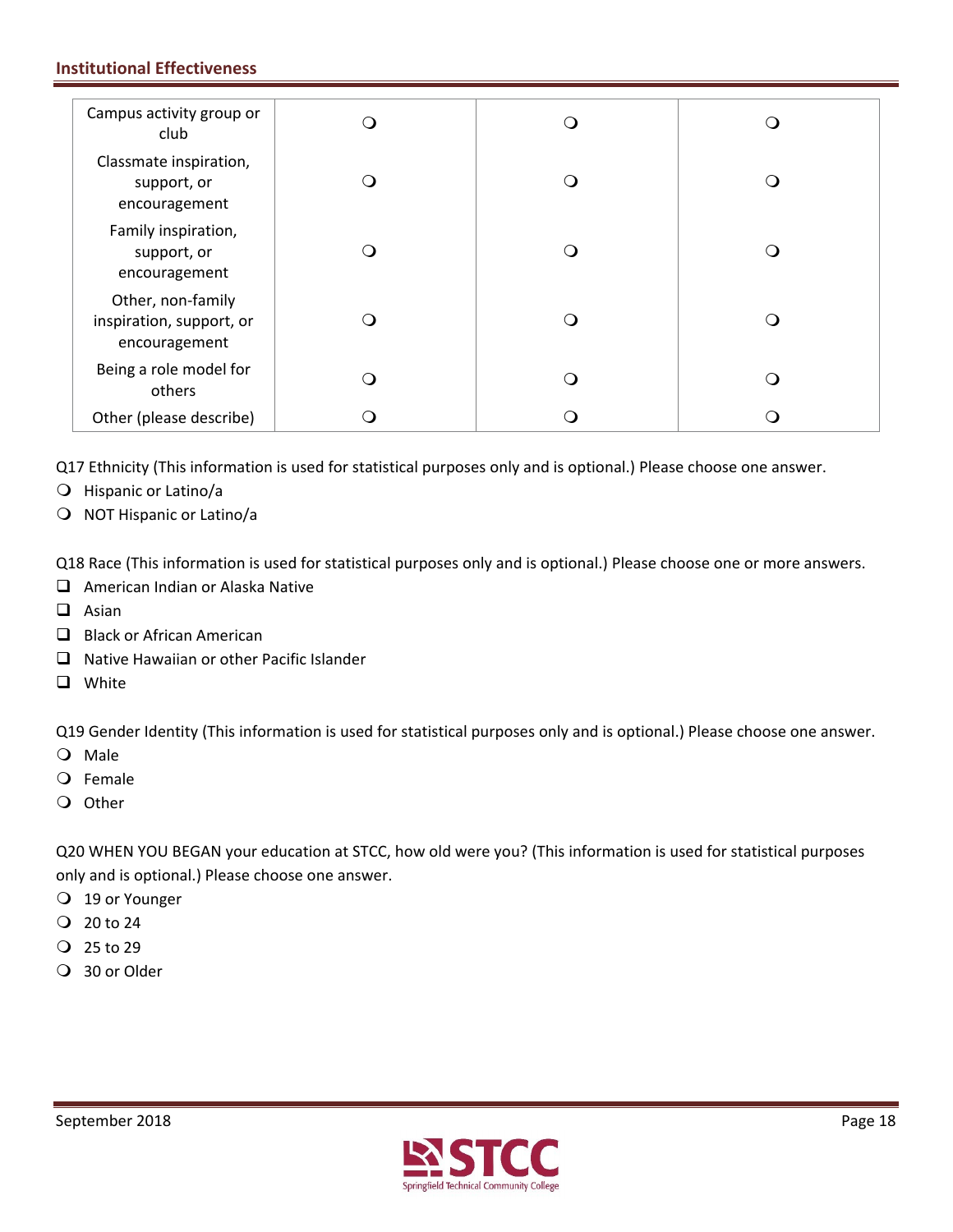## **Appendix II: Graduate Respondents by Credential and Program**

| <b>No. Associates by Program</b> |    |
|----------------------------------|----|
| LTGS.AA                          | 56 |
| <b>NURS.AS</b>                   | 24 |
| LECJ.AS                          | 21 |
| LTTR.AA                          | 19 |
| <b>BTCM.AS</b>                   | 13 |
| <b>BUSN.AS</b>                   | 12 |
| CITS.AS                          | 12 |
| ARBT.AS                          | 12 |
| DHGY.AS                          | 11 |
| MECH.AS                          | 10 |
| HTHC.AA                          | 8  |
| CART.AS                          | 8  |
| ACCT.AS                          | 6  |
| DAUD.AS                          | 6  |
| TPRD.AS                          | 6  |
| OCCP.AS                          | 6  |
| RSPC.AS                          | 6  |
| SURG.AS                          | 6  |
| HTHC.GS                          | 6  |
| CHLD.AS                          | 5  |
| <b>AUTM.AS</b>                   | 5  |
| CSET.AS                          | 5  |
| ENGY.AS                          | 5  |
| DMIR.AS                          | 5  |
| FINF.AA                          | 4  |
| LEOT.AS                          | 4  |
| PTAS.AS                          | 4  |
| CSCI.AS                          | 4  |
| ENGR.AS                          | 4  |
| HIIM.AS                          | 4  |
| CLLS.AS                          | 4  |
|                                  |    |

|                | <b>Associates by Program</b> | <b>No. Associates by Program</b> |                |
|----------------|------------------------------|----------------------------------|----------------|
| TGS.AA         | 56                           | ENTM.AS                          | 3              |
| <b>JURS.AS</b> | 24                           | MANG.AS                          | 3              |
| LECJ.AS        | 21                           | MCBS.AS                          | 3              |
| TTR.AA         | 19                           | POAA.AS                          | 3              |
| <b>TCM.AS</b>  | 13                           | PROG.AS                          | 3              |
| USN .AS        | 12                           | DPHO.AS                          | 3              |
| CITS.AS        | 12                           | ELEC.AS                          | 3              |
| RBT.AS         | 12                           | DMIS.AS                          | 3              |
| HGY.AS         | 11                           | EDSE.AA                          | $\overline{2}$ |
| <b>IECH.AS</b> | 10                           | PMGT.AS                          | $\overline{2}$ |
| <b>ITHC.AA</b> | 8                            | <b>BIOL.AS</b>                   | $\overline{2}$ |
| ART.AS         | 8                            | BIOT.AS                          | $\overline{2}$ |
| <b>ACCT.AS</b> | 6                            | MDVT.AS                          | $\overline{2}$ |
| AUD.AS         | 6                            | ENGS.AS                          | $\overline{2}$ |
| PRD.AS         | 6                            | LAND.AS                          | $\overline{2}$ |
| <b>CCP.AS</b>  | 6                            | UWWL.AA                          | $\mathbf{1}$   |
| <b>SPC.AS</b>  | 6                            | ESET.AS                          | $\mathbf{1}$   |
| URG.AS         | 6                            | FIRE.AS                          | $\mathbf{1}$   |
| <b>ITHC.GS</b> | 6                            | MATH.AS                          | $\mathbf{1}$   |
| HLD.AS         | 5                            | No Response                      | $\overline{2}$ |
| UTM.AS         | 5                            | <b>Total</b>                     | 345            |
|                |                              |                                  |                |